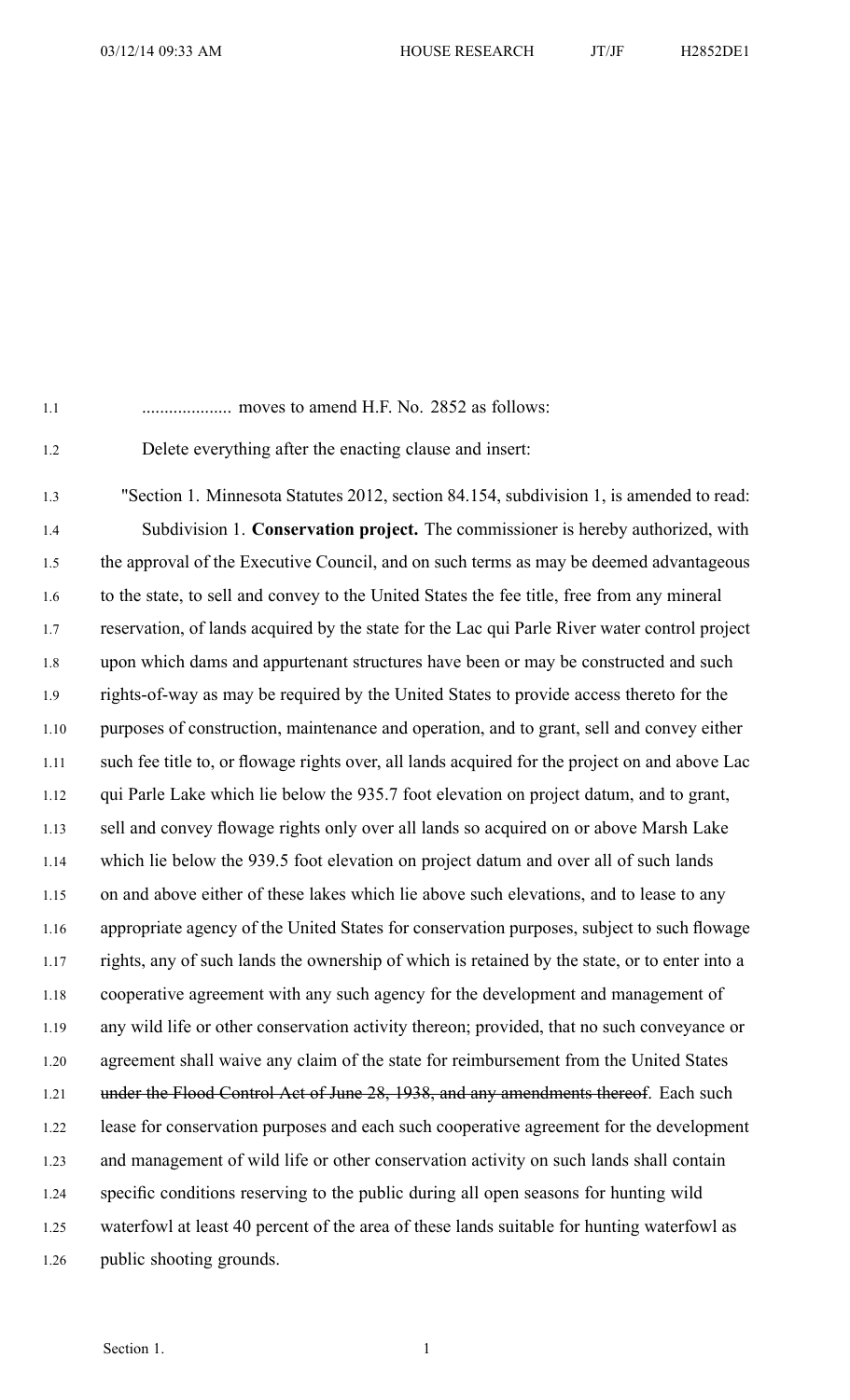2.1 Sec. 2. Minnesota Statutes 2012, section 84.154, subdivision 2, is amended to read: 2.2 Subd. 2. **Commissioner may complete Lac qui Parle and Big Stone Lake** 2.3 **projects.** Inasmuch as the cessation of the work relief program of the federal governmen<sup>t</sup> 2.4 and the entry of the United States into the present war prevented completion of certain 2.5 contemplated features of the Lac qui Parle and Big Stone Lake water control projects 2.6 heretofore undertaken by the Executive Council, in cooperation with federal agencies, 2.7 and it is desirable that such projects be completed in order to secure effective control and 2.8 utilization of the waters affected for the purposes of prevention and control of floods, 2.9 water conservation, improvement of conditions for game and fish, and other authorized 2.10 public uses, The commissioner of natural resources is authorized to construct all works 2.11 and improvements pertaining or incidental to said projects which the commissioner deems 2.12 necessary for such purposes, and to maintain and operate the same so far as not transferred 2.13 to the United States pursuan<sup>t</sup> to law.

2.14 Sec. 3. Minnesota Statutes 2012, section 84.154, subdivision 3, is amended to read: 2.15 Subd. 3. **Powers of commissioner.** The commissioner of natural resources may 2.16 use for any project herein authorized any land of the state under the commissioner's 2.17 jurisdiction or control so far as is not inconsistent with the laws governing the same, 2.18 may acquire by purchase, gift, or condemnation any additional lands or interests in lands 2.19 required for such projects, including lands or interests in adjacent states if authorized by 2.20 the laws thereof, may accep<sup>t</sup> gifts or grants of money or property from the United States or 2.21 any other source for such projects, may use and apply any money or property so received 2.22 in accordance with the terms of the gift or gran<sup>t</sup> so far as is not inconsistent with the 2.23 provisions of this section or other laws, may act in behalf of the state as sponsor for any 2.24 such project undertaken or authorized by the United States, may make any sponsor's 2.25 contributions required for any such project out of money appropriated by Laws 1943, 2.26 chapter 476, or otherwise made available therefor, and may cooperate with the United 2.27 States or any adjacent state or any authorized agency of either in constructing, maintaining 2.28 and operating any such project upon such terms and conditions as the commissioner may 2.29 deem proper not inconsistent with the laws of this state.

2.30 Sec. 4. Minnesota Statutes 2012, section 84.777, subdivision 2, is amended to read: 2.31 Subd. 2. **Off-highway vehicle and snowmobile seasonal restrictions.** (a) 2.32 Except for designated forest roads, <sup>a</sup> person must not operate an off-highway vehicle or 2.33 snowmobile on state forest lands during the firearms deer hunting season in areas of the 2.34 state where deer may be taken by rifle. This paragraph does not apply to <sup>a</sup> person in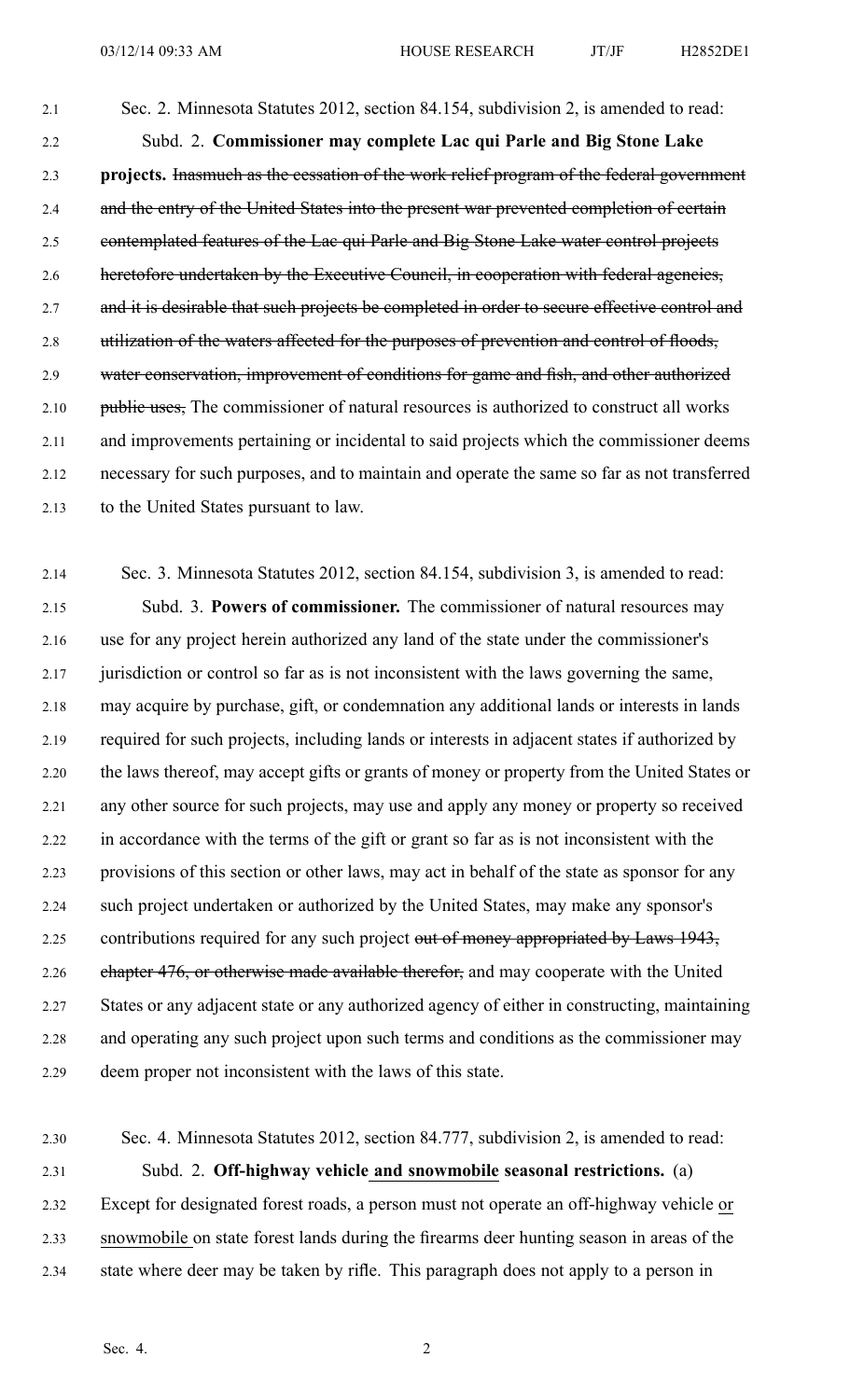- 3.1 possession of <sup>a</sup> valid deer hunting license operating an off-highway vehicle or snowmobile 3.2 before or after legal shooting hours or from 11:00 a.m. to 2:00 p.m.
- 3.3 (b) The commissioner may designate and pos<sup>t</sup> winter trails on state forest lands 3.4 for use by off-highway vehicles.

3.5 (c) For the purposes of this subdivision, "state forest lands" means forest lands under 3.6 the authority of the commissioner as defined in section 89.001, subdivision 13, and lands 3.7 managed by the commissioner under section 282.011.

3.8 Sec. 5. Minnesota Statutes 2012, section 84.87, is amended by adding <sup>a</sup> subdivision to 3.9 read:

3.10 Subd. 5. **Snowmobile operation during the firearms deer season.** Snowmobile 3.11 operation during the firearms deer hunting season is restricted as provided in section

- 3.12 84.777, subdivision 2, and rules adopted by the commissioner.
- 3.13 Sec. 6. Minnesota Statutes 2012, section 84.944, subdivision 2, is amended to read: 3.14 Subd. 2. **Designation of acquired sites.** The critical natural habitat acquired in fee 3.15 title by the commissioner under this section shall be designated by the commissioner as: 3.16 (1) an outdoor recreation unit pursuan<sup>t</sup> to section 86A.07, subdivision 3, or (2) as provided 3.17 in sections 89.018, subdivision 2, paragraph (a), 97A.101, 97A.125, and 97C.001, and 3.18 97C.011. The commissioner may so designate any critical natural habitat acquired in 3.19 less than fee title.
- 3.20 Sec. 7. Minnesota Statutes 2012, section 84A.10, is amended to read:
- 3.21 **84A.10 EMINENT DOMAIN.**

3.22 The department has the power of eminent domain in chapter 117. The department 3.23 may acquire, by eminent domain or by purchase, lands or interests in lands in the preserve 3.24 that the department considers necessary for state ownership, use, or development for the 3.25 purposes of sections 84A.01 to 84A.11 84A.101. No money shall be used to acquire the 3.26 lands or interests until the department determines that the money will not be required to 3.27 meet the requisitions of the counties authorized under section 84A.04, or for payment of 3.28 certificates of indebtedness and their interest.

- 3.29 Sec. 8. Minnesota Statutes 2012, section 84A.50, is amended to read:
- 

3.30 **84A.50 CERTAIN CERTIFICATES ACCEPTED AND VALIDATED.**

3.31 Certificates relating to bonds issued to finance or refinance public drainage ditches, 3.32 the principal and interest of the bonds, the amount of money collected from drainage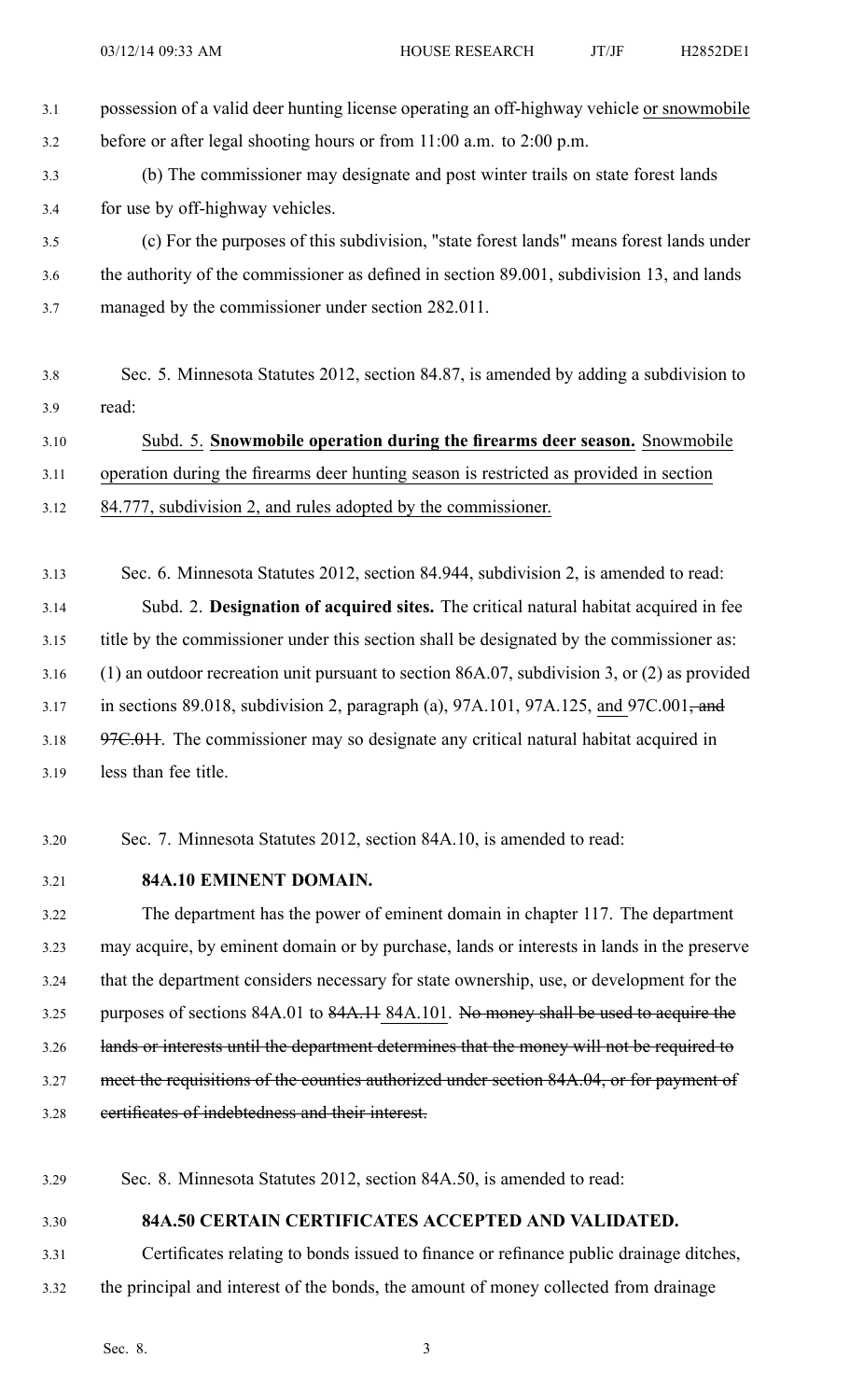4.1 assessments and credited to ditches, and the amount of the deficit in the ditch fund made

- 4.2 by a county auditor under section 84A.04, 84A.23, or 84A.33 to the commissioner of
- 4.3 managemen<sup>t</sup> and budget on which paymen<sup>t</sup> has been made by the state are accepted as
- 4.4 correct and are validated.

4.5 Sec. 9. Minnesota Statutes 2012, section 97A.025, is amended to read:

## 4.6 **97A.025 OWNERSHIP OF WILD ANIMALS.**

4.7 The ownership of wild animals of the state is in the state, in its sovereign capacity 4.8 for the benefit of all the people of the state. A person may not acquire <sup>a</sup> property right in 4.9 wild animals, or destroy them, unless authorized under the game and fish laws<del>, sections</del> 4.10 84.091 to 84.15, or sections 17.47 to 17.498.

4.11 Sec. 10. Minnesota Statutes 2012, section 97A.055, subdivision 4b, is amended to read: 4.12 Subd. 4b. **Citizen oversight committees.** (a) The commissioner shall appoint 4.13 committees of affected persons to review the reports prepared under subdivision 4; review 4.14 the proposed work plans and budgets for the coming year; propose changes in policies, 4.15 activities, and revenue enhancements or reductions; review other relevant information; 4.16 and make recommendations to the legislature and the commissioner for improvements in 4.17 the managemen<sup>t</sup> and use of money in the game and fish fund.

4.18 (b) The commissioner shall appoint the following committees, each comprised 4.19 of at least ten affected persons:

- 4.20 (1) <sup>a</sup> Fisheries Oversight Committee to review fisheries funding and expenditures, 4.21 including activities related to trout and salmon stamps and walleye stamps; and
- 4.22 (2) <sup>a</sup> Wildlife Oversight Committee to review wildlife funding and expenditures, 4.23 including activities related to migratory waterfowl, pheasant, and wild turkey managemen<sup>t</sup> 4.24 and deer and big game management.

4.25 (c) The chairs of the Fisheries Oversight Committee and the Wildlife Oversight 4.26 Committee, and four additional members from each committee, shall form <sup>a</sup> Budgetary 4.27 Oversight Committee to coordinate the integration of the fisheries and wildlife oversight 4.28 committee reports into an annual repor<sup>t</sup> to the legislature; recommend changes on <sup>a</sup> broad 4.29 level in policies, activities, and revenue enhancements or reductions; and provide <sup>a</sup> forum 4.30 to address issues that transcend the fisheries and wildlife oversight committees.

4.31 (d) The Budgetary Oversight Committee shall develop recommendations for <sup>a</sup> 4.32 biennial budget plan and repor<sup>t</sup> for expenditures on game and fish activities. By August 15 4.33 of each even-numbered year, the committee shall submit the budget plan recommendations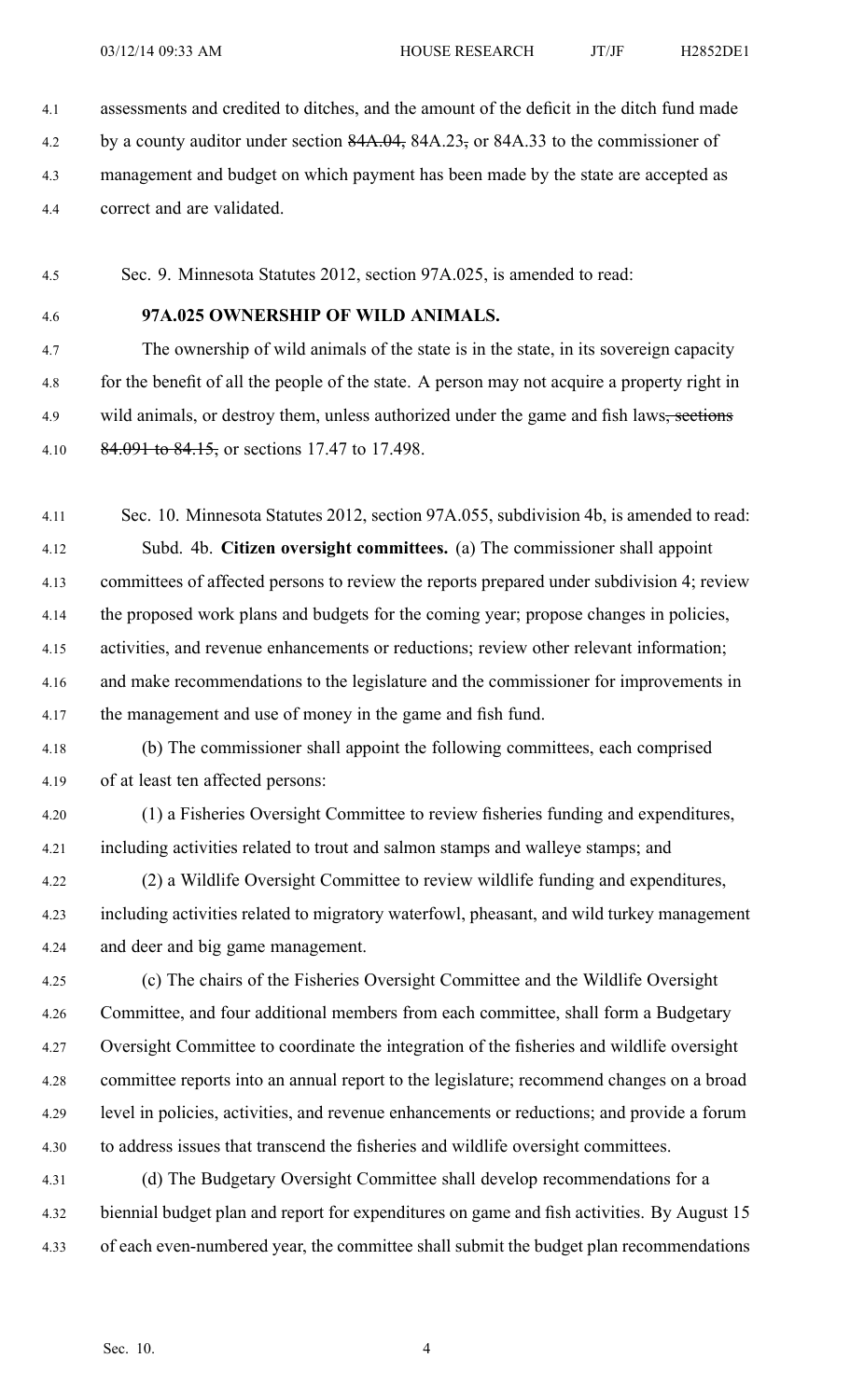5.1 to the commissioner and to the senate and house of representatives committees with 5.2 jurisdiction over natural resources finance.

- 5.3 (e) The chairs of the Fisheries Oversight Committee and the Wildlife Oversight 5.4 Committee shall be chosen by their respective committees. The chair of the Budgetary 5.5 Oversight Committee shall be appointed by the commissioner and may not be the chair of 5.6 either of the other oversight committees.
- 5.7 (f) The Budgetary Oversight Committee may make recommendations to the 5.8 commissioner and to the senate and house of representatives committees with jurisdiction 5.9 over natural resources finance for outcome goals from expenditures.
- 5.10 (g) Notwithstanding section 15.059, subdivision 5, or other law to the contrary, The
- 5.11 committees authorized under this subdivision are not advisory councils or committees
- 5.12 governed by section 15.059 and are not subject to section 15.059. Committee members
- 5.13 appointed by the commissioner may reques<sup>t</sup> reimbursement for mileage expenses in
- 5.14 the same manner and amount as authorized by the commissioner's plan adopted under
- 5.15 section 43A.18, subdivision 2. Committee members must not receive daily compensation
- 5.16 for oversight activities. The Fisheries Oversight Committee, the Wildlife Oversight
- 5.17 Committee, and the Budgetary Oversight Committee do not expire until June 30, 2015.
- 5.18 Sec. 11. Minnesota Statutes 2012, section 97A.131, is amended to read:
- 

## 5.19 **97A.131 GAME FARMS AND HATCHERIES.**

- 5.20 The commissioner may acquire property by gift, lease, purchase, or condemnation 5.21 and may construct, maintain, operate, and alter facilities for game farms and hatcheries.
- 5.22 Sec. 12. Minnesota Statutes 2012, section 97A.137, subdivision 3, is amended to read: 5.23 Subd. 3. **Use of motorized vehicles by disabled hunters.** The commissioner may 5.24 issue <sup>a</sup> special permit, without <sup>a</sup> fee, authorizing <sup>a</sup> hunter with <sup>a</sup> permanen<sup>t</sup> physical 5.25 disability to use <sup>a</sup> snowmobile or, highway-licensed vehicle, all-terrain vehicle, or motor 5.26 boat in wildlife managemen<sup>t</sup> areas. To qualify for <sup>a</sup> permit under this subdivision, the 5.27 disabled person must possess: 5.28 (1) the required hunting licenses; and
- 

- 5.29 (2) <sup>a</sup> permit to shoot from <sup>a</sup> stationary vehicle under section 97B.055, subdivision 3.
- 5.30 Sec. 13. Minnesota Statutes 2012, section 97A.137, is amended by adding <sup>a</sup>

5.31 subdivision to read:

5.32 Subd. 6. **Crossing state lands.** (a) The commissioner may gran<sup>t</sup> <sup>a</sup> permit to cross 5.33 state lands within wildlife managemen<sup>t</sup> areas for temporary right-of-way access to federal,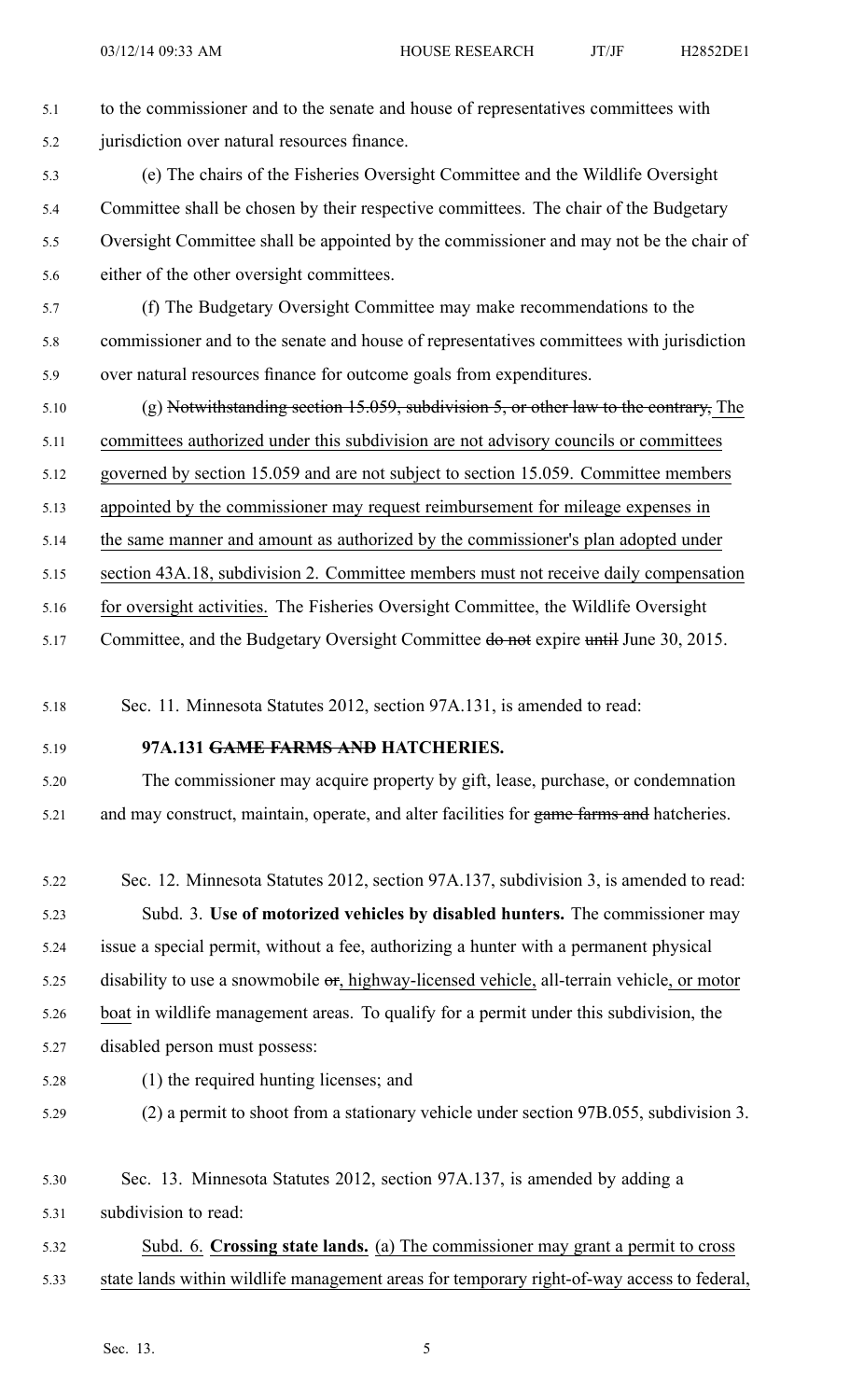| 6.1  | county-managed, or privately owned lands for resource management purposes. A permit           |
|------|-----------------------------------------------------------------------------------------------|
| 6.2  | for crossing state lands within wildlife management areas is revocable at any time subject    |
| 6.3  | to conditions identified in the permit.                                                       |
| 6.4  | (b) The commissioner may grant a permit to a private landowner or leaseholder to              |
| 6.5  | cross state lands within wildlife management areas by motorized vehicle for temporary         |
| 6.6  | right-of-way access to a permit applicant's land, when it is the only reasonable access and   |
| 6.7  | is consistent with the maintenance and management of wildlife lands.                          |
| 6.8  | Sec. 14. Minnesota Statutes 2012, section 97A.311, subdivision 5, is amended to read:         |
| 6.9  | Subd. 5. Refunds. (a) The commissioner may issue a refund on a license, not                   |
| 6.10 | including any issuing fees paid under section 97A.485, subdivision 6, if the request is       |
| 6.11 | received within 90 days of the original license purchase and:                                 |
| 6.12 | (1) the licensee dies before the opening of the licensed season. The original license         |
| 6.13 | and a copy of the death certificate must be provided to the commissioner;                     |
| 6.14 | (2) the licensee is unable to participate in the licensed activity because the licensee is    |
| 6.15 | called to active military duty or military leave is canceled during the entire open season of |
| 6.16 | the licensed activity. The original license and a copy of the military orders or notice of    |
| 6.17 | cancellation of leave must be provided to the commissioner;                                   |
| 6.18 | (3) the licensee purchased two licenses for the same license season in error; $\sigma$        |
| 6.19 | (4) the licensee was not legally required to purchase the license to participate in           |
| 6.20 | the activity; or                                                                              |
| 6.21 | (5) evidence is provided to the commissioner that demonstrates the license was                |
| 6.22 | issued incorrectly by the department or license agent.                                        |
| 6.23 | (b) This subdivision does not apply to lifetime licenses.                                     |
| 6.24 | Sec. 15. Minnesota Statutes 2012, section 97A.311, is amended by adding a                     |
| 6.25 | subdivision to read:                                                                          |
| 6.26 | Subd. 6. License corrections. The commissioner may correct a license or license               |
| 6.27 | type and refund the difference or charge the difference of the corrected license fee if:      |
| 6.28 | (1) the licensee provides evidence that the license was issued incorrectly by the             |
| 6.29 | department or license agent;                                                                  |
| 6.30 | (2) the request is made within 30 days of the original license purchase;                      |
| 6.31 | (3) the season or license activities for the original license have not yet started at the     |
| 6.32 | time of the request; and                                                                      |
| 6.33 | (4) the licensee is entitled to the corrected license.                                        |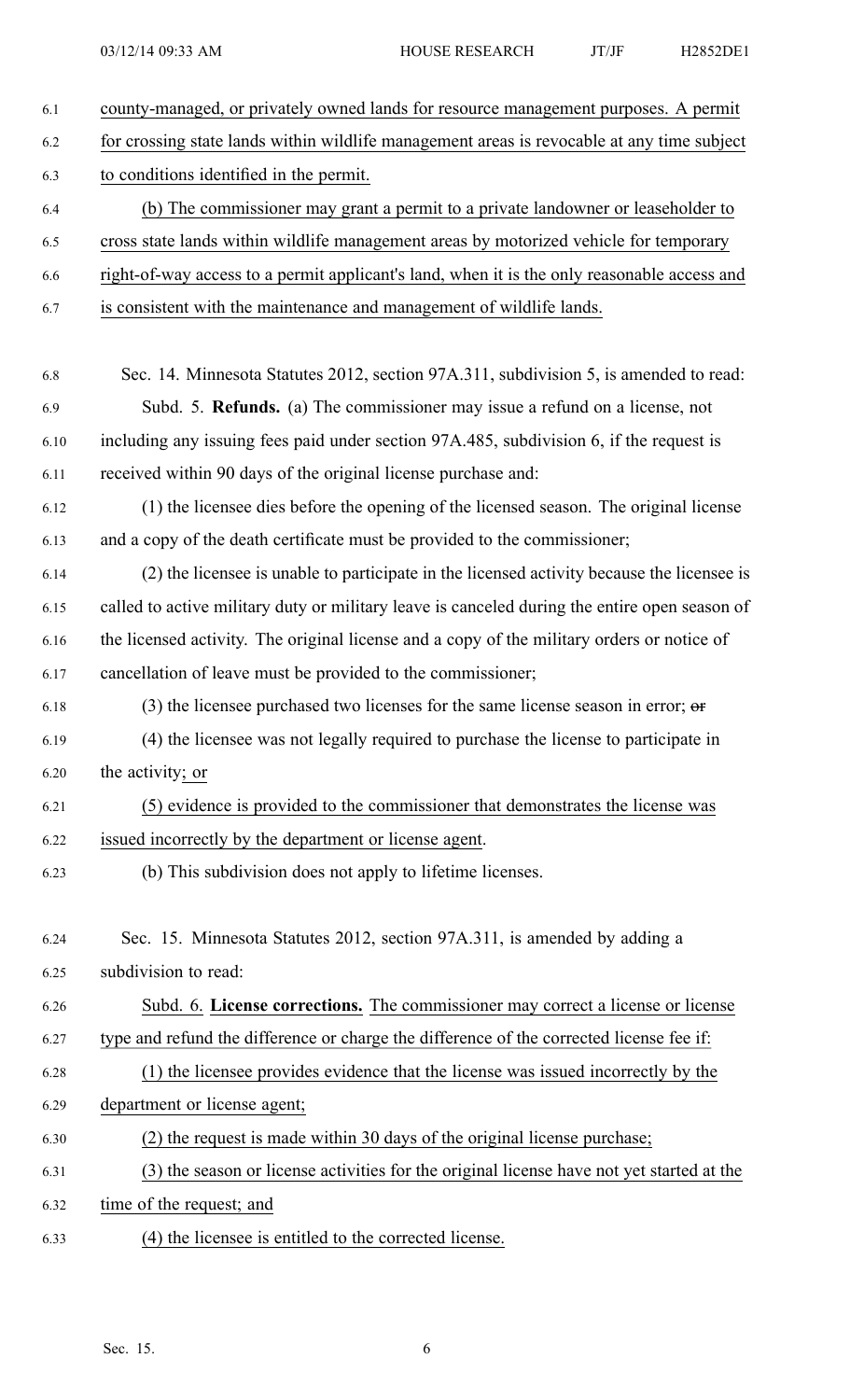7.1 Sec. 16. Minnesota Statutes 2012, section 97A.434, subdivision 1, is amended to read: 7.2 Subdivision 1. **Number of licenses to be issued.** If the commissioner establishes 7.3 an open season for prairie chickens under section 97B.711, the commissioner shall also 7.4 determine, by rule, the number of licenses to be issued. 7.5 Sec. 17. Minnesota Statutes 2012, section 97A.441, subdivision 1, is amended to read: 7.6 Subdivision 1. **Angling and spearing; disabled residents.** (a) A person authorized 7.7 to issue licenses must issue, without a fee, licenses to take fish by angling or spearing shall 7.8 be issued without <sup>a</sup> fee to <sup>a</sup> resident who is: 7.9 (1) blind; 7.10 (2) <sup>a</sup> recipient of supplemental security income for the aged, blind, and disabled; 7.11 (3) <sup>a</sup> recipient of Social Security aid to the disabled under United States Code, title 7.12  $\qquad$  42, section 416, paragraph (i)(1) or section 423(d); 7.13 (4) <sup>a</sup> recipient of workers' compensation based on <sup>a</sup> finding of total and permanen<sup>t</sup> 7.14 disability; or 7.15 (5) 65 years of age or older and was qualified under clause (2) or (3) at the age of 64. 7.16 (b) A driver's license or Minnesota identification card bearing the applicable 7.17 designation under section 171.07, subdivision 17, serves as satisfactory evidence to obtain 7.18 <sup>a</sup> license under this subdivision at all agen<sup>t</sup> locations. 7.19 Sec. 18. Minnesota Statutes 2012, section 97A.441, subdivision 5, is amended to read: 7.20 Subd. 5. **Angling; disabled veterans.** (a) A person authorized to issue licenses 7.21 must issue, without <sup>a</sup> fee, <sup>a</sup> permanen<sup>t</sup> license to take fish by angling to <sup>a</sup> resident who 7.22 is <sup>a</sup> veteran, as defined in section 197.447, and that has <sup>a</sup> 100 percen<sup>t</sup> service connected 7.23 disability as defined by the United States Veterans Administration upon being furnished 7.24 satisfactory evidence. 7.25 (b) A driver's license or Minnesota identification card bearing the designation under 7.26 section 171.07, subdivision 15, paragraph (a), clause (2), serves as satisfactory evidence to 7.27 obtain <sup>a</sup> license under this subdivision at all agen<sup>t</sup> locations. 7.28 Sec. 19. Minnesota Statutes 2013 Supplement, section 97A.441, subdivision 6, is 7.29 amended to read: 7.30 Subd. 6. **Taking deer; disabled veterans.** (a) A person authorized to issue 7.31 licenses must issue, without <sup>a</sup> fee, <sup>a</sup> license to take deer with firearms or by archery to <sup>a</sup> 7.32 resident that is <sup>a</sup> veteran, as defined in section 197.447, and that has <sup>a</sup> 100 percen<sup>t</sup> service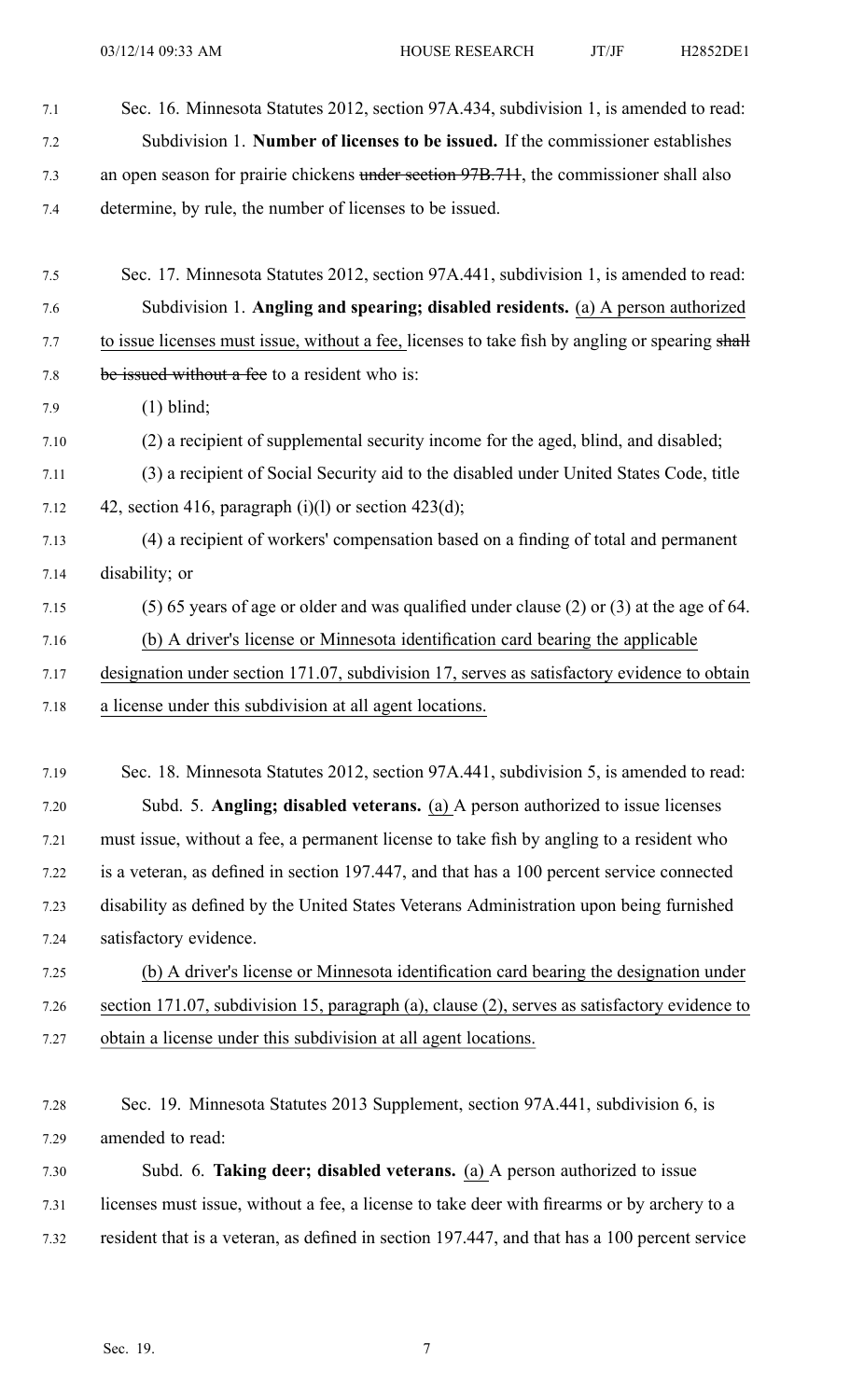| 8.1     | connected disability as defined by the United States Veterans Administration upon being     |
|---------|---------------------------------------------------------------------------------------------|
| 8.2     | furnished satisfactory evidence.                                                            |
| 8.3     | (b) The commissioner, upon request, must issue a permanent card documenting                 |
| 8.4     | satisfactory evidence of 100 percent permanently disabled status.                           |
| 8.5     | (c) The eard serves following serve as satisfactory evidence to obtain a license            |
| 8.6     | under this subdivision at all agent locations:                                              |
| 8.7     | $(1)$ a card issued under paragraph $(b)$ ; or                                              |
| $8.8\,$ | (2) a driver's license or Minnesota identification card bearing the designation under       |
| 8.9     | section 171.07, subdivision 15, paragraph (a), clause (2).                                  |
|         |                                                                                             |
| 8.10    | Sec. 20. Minnesota Statutes 2013 Supplement, section 97A.441, subdivision 6a,               |
| 8.11    | is amended to read:                                                                         |
| 8.12    | Subd. 6a. Taking small game; disabled veterans. (a) A person authorized to                  |
| 8.13    | issue licenses must issue, without a fee, a license to take small game to a resident who is |
| 8.14    | a veteran, as defined in section 197.447, and who has a 100 percent service connected       |
| 8.15    | disability as defined by the United States Veterans Administration upon being furnished     |
| 8.16    | satisfactory evidence.                                                                      |
| 8.17    | (b) The commissioner, upon request, must issue a permanent card documenting                 |
| 8.18    | satisfactory evidence of 100 percent permanently disabled status.                           |
| 8.19    | (c) The eard serves following serve as satisfactory evidence to obtain a license            |
| 8.20    | under this subdivision at all agent locations:                                              |
| 8.21    | $(1)$ a card issued under paragraph $(b)$ ; and                                             |
| 8.22    | (2) a driver's license or Minnesota identification card bearing the designation under       |
| 8.23    | section 171.07, subdivision 15, paragraph (a), clause (2).                                  |
|         |                                                                                             |
| 8.24    | Sec. 21. Minnesota Statutes 2012, section 97A.473, subdivision 2a, is amended to read:      |
| 8.25    | Subd. 2a. Lifetime spearing license; fee. (a) A resident lifetime spearing license          |
| 8.26    | authorizes a person to take fish by spearing in the state. The license authorizes those     |
| 8.27    | activities authorized by the annual resident spearing license.                              |
| 8.28    | (b) The fees for a resident lifetime spearing license are:                                  |
| 8.29    | (1) age 3 and under, $$258$ \$77;                                                           |
| 8.30    | (2) age 4 to age 15, $$320$ \$106;                                                          |

- 8.31 (3) age 16 to age 50, \$372 \$100; and
- 8.32 (4) age 51 and over, \$173 \$52.

8.33 Sec. 22. Minnesota Statutes 2012, section 97A.473, subdivision 2b, is amended to read: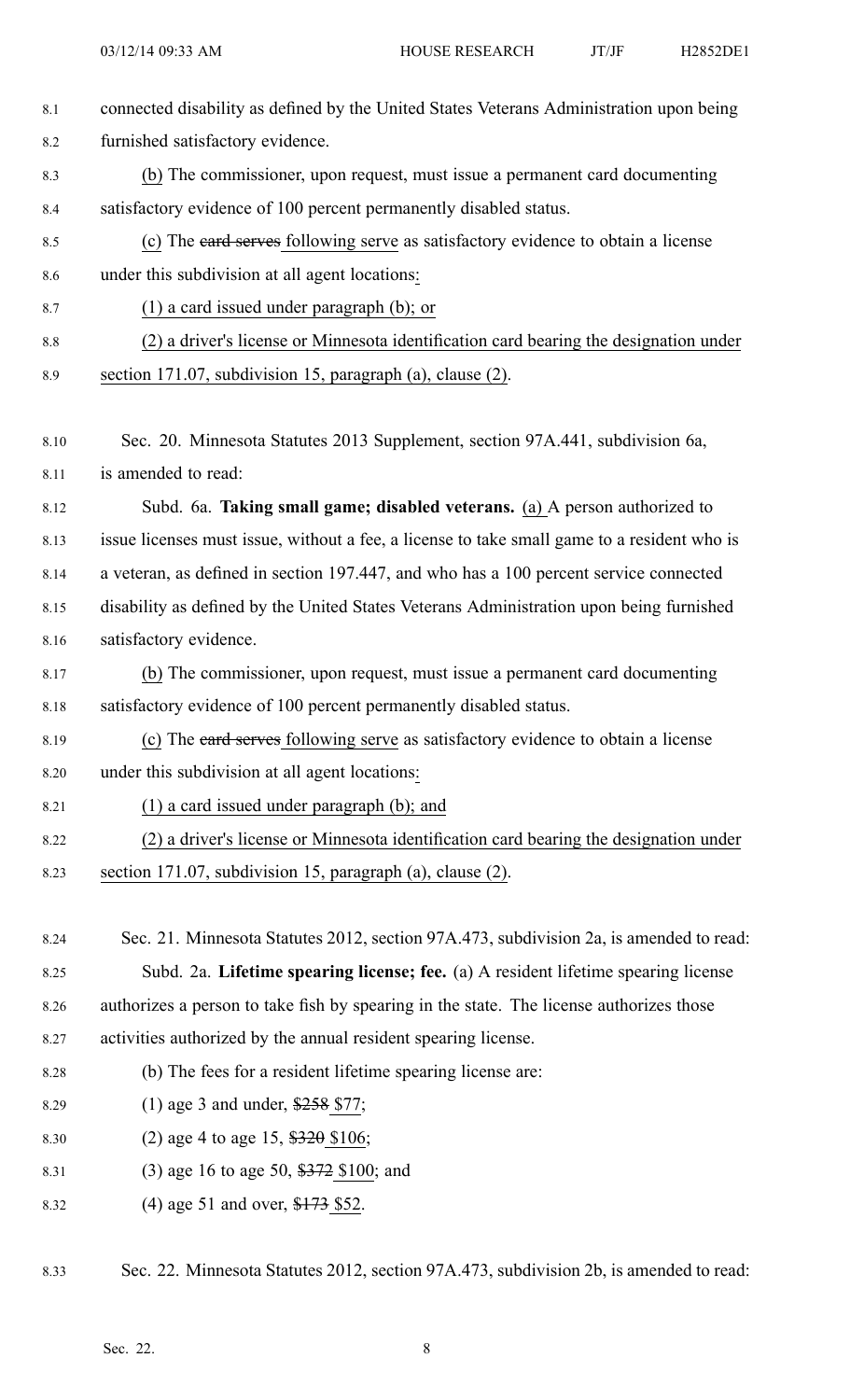- 9.1 Subd. 2b. **Lifetime angling and spearing license; fee.** (a) A resident lifetime 9.2 angling and spearing license authorizes <sup>a</sup> person to take fish by angling or spearing in the 9.3 state. The license authorizes those activities authorized by the annual resident angling 9.4 and spearing licenses. 9.5 (b) The fees for <sup>a</sup> resident lifetime angling and spearing license are: 9.6 (1) age 3 and under, \$380; 9.7 (2) age 4 to age 15, \$509; 9.8 (3) age 16 to age 50, \$617 \$596; and 9.9 (4) age 51 and over, \$386. 9.10 Sec. 23. Minnesota Statutes 2012, section 97A.473, subdivision 5, is amended to read: 9.11 Subd. 5. **Lifetime sporting license; fee.** (a) A resident lifetime sporting license 9.12 authorizes <sup>a</sup> person to take fish by angling and hunt and trap small game, other than 9.13 wolves, in the state. The license authorizes those activities authorized by the annual 9.14 resident angling and resident small game hunting licenses and the resident trapping license 9.15 for fur-bearing animals other than wolves. The license does not include <sup>a</sup> trout and salmon 9.16 stamp validation, <sup>a</sup> turkey stamp validation, <sup>a</sup> walleye stamp validation, or any other 9.17 hunting stamps required by law.
- 9.18 (b) The fees for <sup>a</sup> resident lifetime sporting license are:
- 9.19 (1) age 3 and under, \$528 \$485;
- 9.20 (2) age 4 to age 15, \$728 \$659;
- 9.21 (3) age 16 to age 50, \$861; and
- 9.22 (4) age 51 and over, \$602 \$560.

9.23 Sec. 24. Minnesota Statutes 2012, section 97A.473, subdivision 5a, is amended to read: 9.24 Subd. 5a. **Lifetime sporting with spearing option license; fee.** (a) A resident 9.25 lifetime sporting with spearing option license authorizes <sup>a</sup> person to take fish by angling 9.26 or spearing and hunt and trap small game, other than wolves, in the state. The license 9.27 authorizes those activities authorized by the annual resident angling, spearing, and resident 9.28 small game hunting licenses and the resident trapping license for fur-bearing animals other 9.29 than wolves. The license does not include <sup>a</sup> trout and salmon stamp validation, <sup>a</sup> turkey 9.30 stamp validation, <sup>a</sup> walleye stamp validation, or any other hunting stamps required by law. 9.31 (b) The fees for <sup>a</sup> resident lifetime sporting with spearing option license are:

- 9.32 (1) age 3 and under, \$615 \$562;
- 9.33 (2) age 4 to age 15, \$800 \$765;
- 9.34 (3) age 16 to age 50, \$985 \$961; and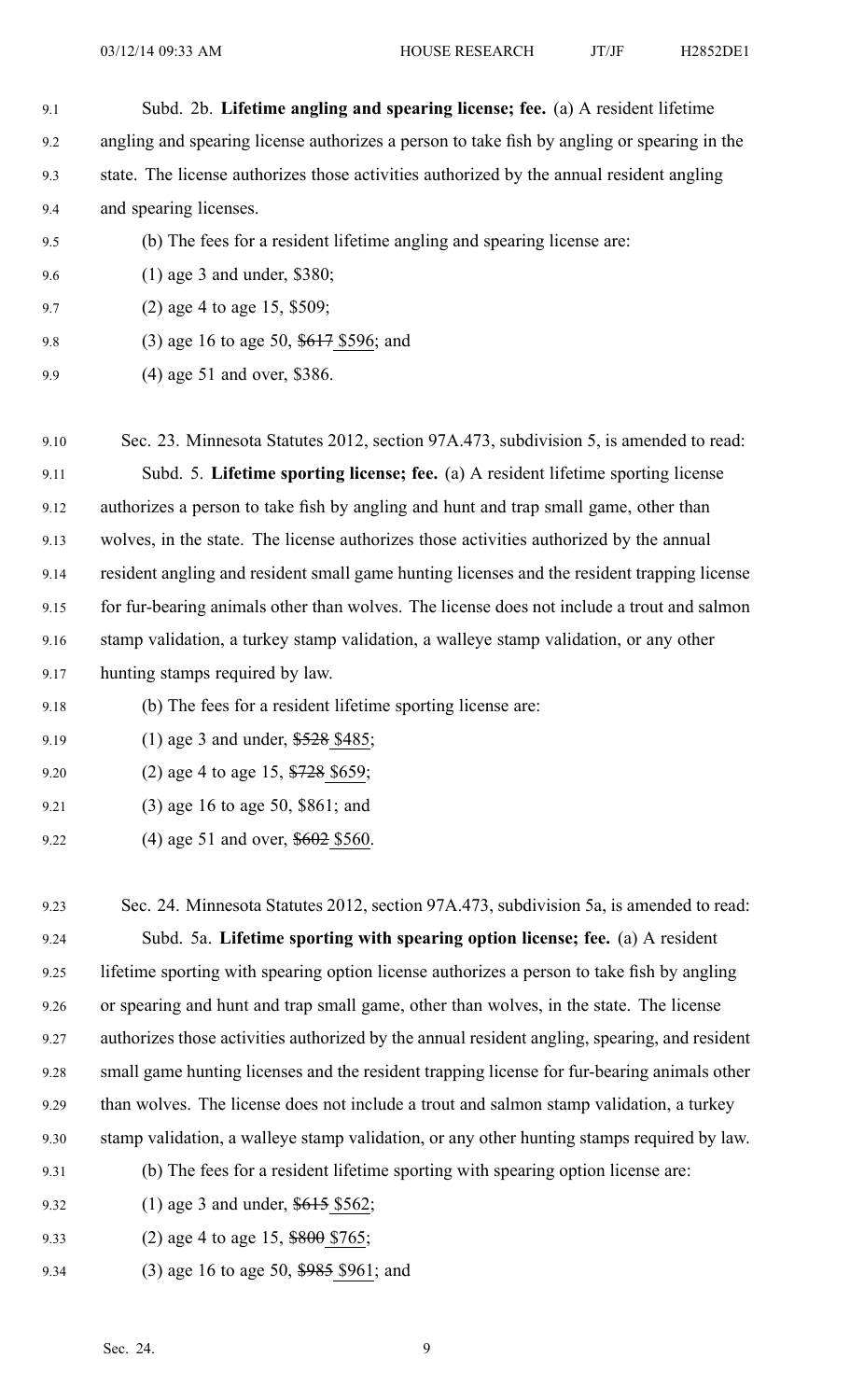03/12/14 09:33 AM HOUSE RESEARCH JT/JF H2852DE1

| 10.1  | (4) age 51 and over, \$586 \$612.                                                           |
|-------|---------------------------------------------------------------------------------------------|
| 10.2  | Sec. 25. Minnesota Statutes 2013 Supplement, section 97A.475, subdivision 2, is             |
| 10.3  | amended to read:                                                                            |
| 10.4  | Subd. 2. Resident hunting. Fees for the following licenses, to be issued to residents       |
| 10.5  | only, are:                                                                                  |
| 10.6  | (1) for persons age 18 or over and under age 65 to take small game, $$15.50$ ;              |
| 10.7  | (2) for persons age 65 or over, \$7 to take small game;                                     |
| 10.8  | $(3)$ for persons age 18 or over to take turkey, \$26;                                      |
| 10.9  | (4) for persons age 13 or over and under age 18 to take turkey, $$5;$                       |
| 10.10 | (5) for persons age 18 or over to take deer with firearms during the regular firearms       |
| 10.11 | season, $$30;$                                                                              |
| 10.12 | $(6)$ for persons age 18 or over to take deer by archery, \$30;                             |
| 10.13 | (7) for persons age 18 or over to take deer by muzzleloader during the muzzleloader         |
| 10.14 | season, $$30$ ;                                                                             |
| 10.15 | $(8)$ to take moose, for a party of not more than six persons, \$356;                       |
| 10.16 | $(9)$ for persons age 18 or over to take bear, \$44;                                        |
| 10.17 | $(10)$ to take elk, for a party of not more than two persons, \$287;                        |
| 10.18 | $(11)$ to take Canada geese during a special season, \$4;                                   |
| 10.19 | $(12)$ to take prairie chickens, \$23;                                                      |
| 10.20 | (13) for persons age 13 or over and under age 18 to take deer with firearms during          |
| 10.21 | the regular firearms season, \$5;                                                           |
| 10.22 | $(14)$ for persons age 13 or over and under age 18 to take deer by archery, \$5;            |
| 10.23 | (15) for persons age 13 or over and under age 18 to take deer by muzzleloader               |
| 10.24 | during the muzzleloader season, \$5;                                                        |
| 10.25 | $(16)$ for persons age 10, 11, or 12 to take bear, no fee;                                  |
| 10.26 | (17) for persons age 13 or over and under age 18 to take bear, \$5;                         |
| 10.27 | $(16)$ (18) for persons age 18 or over to take small game for a consecutive 72-hour         |
| 10.28 | period selected by the licensee, \$19, of which an amount equal to: one-half of the fee for |
| 10.29 | the migratory waterfowl stamp under subdivision 5, clause (1), shall be deposited in the    |
| 10.30 | waterfowl habitat improvement account under section 97A.075, subdivision 2; one-half        |
| 10.31 | of the fee for the pheasant stamp under subdivision 5, clause (2), shall be deposited in    |
| 10.32 | the pheasant habitat improvement account under section 97A.075, subdivision 4; and          |
| 10.33 | one-half of the small game surcharge under subdivision 4, shall be deposited in the         |
| 10.34 | wildlife acquisition account;                                                               |
| 10.35 | $(17)$ (19) for persons age 16 or over and under age 18 to take small game, \$5;            |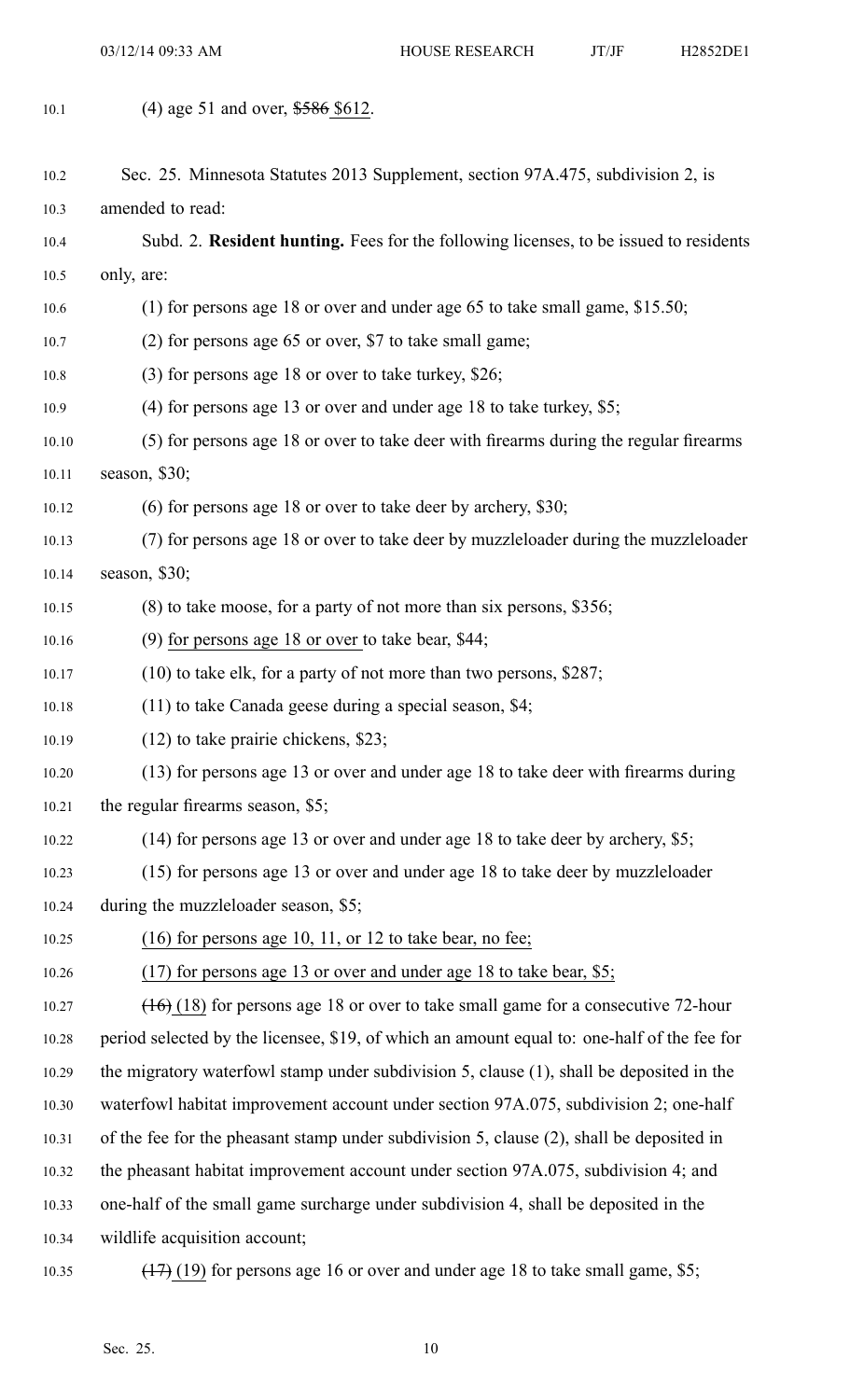| 11.1  | $(18)$ (20) to take wolf, \$30;                                                          |
|-------|------------------------------------------------------------------------------------------|
| 11.2  | $(19)$ (21) for persons age 12 and under to take turkey, no fee;                         |
| 11.3  | $(20)$ (22) for persons age 10, 11, or 12 to take deer by firearm, no fee;               |
| 11.4  | $(21)$ (23) for persons age 10, 11, or 12 to take deer by archery, no fee; and           |
| 11.5  | $(22)$ (24) for persons age 10, 11, or 12 to take deer by muzzleloader during the        |
| 11.6  | muzzleloader season, no fee.                                                             |
|       |                                                                                          |
| 11.7  | Sec. 26. Minnesota Statutes 2013 Supplement, section 97A.475, subdivision 3, is          |
| 11.8  | amended to read:                                                                         |
| 11.9  | Subd. 3. Nonresident hunting. (a) Fees for the following licenses, to be issued          |
| 11.10 | to nonresidents, are:                                                                    |
| 11.11 | $(1)$ for persons age 18 or over to take small game, \$90.50;                            |
| 11.12 | (2) for persons age 18 or over to take deer with firearms during the regular firearms    |
| 11.13 | season, \$160;                                                                           |
| 11.14 | $(3)$ for persons age 18 or over to take deer by archery, \$160;                         |
| 11.15 | (4) for persons age 18 or over to take deer by muzzleloader during the muzzleloader      |
| 11.16 | season, $$160;$                                                                          |
| 11.17 | $(5)$ for persons age 18 or over to take bear, \$225;                                    |
| 11.18 | $(6)$ for persons age 18 or over to take turkey, \$91;                                   |
| 11.19 | (7) for persons age 13 or over and under age 18 to take turkey, \$5;                     |
| 11.20 | $(8)$ to take raccoon or bobcat, \$178;                                                  |
| 11.21 | $(9)$ to take Canada geese during a special season, \$4;                                 |
| 11.22 | (10) for persons age 13 or over and under age 18 to take deer with firearms during       |
| 11.23 | the regular firearms season in any open season option or time period, \$5;               |
| 11.24 | $(11)$ for persons age 13 or over and under age 18 to take deer by archery, \$5;         |
| 11.25 | (12) for persons age 13 or over and under age 18 to take deer during the muzzleloader    |
| 11.26 | season, $$5;$                                                                            |
| 11.27 | $(13)$ for persons age 13 or over and under 18 to take bear, \$5;                        |
| 11.28 | (14) for persons age 18 or over to take small game for a consecutive 72-hour period      |
| 11.29 | selected by the licensee, \$75, of which an amount equal to: one-half of the fee for the |
| 11.30 | migratory waterfowl stamp under subdivision 5, clause (1), shall be deposited in the     |
| 11.31 | waterfowl habitat improvement account under section 97A.075, subdivision 2; one-half     |
| 11.32 | of the fee for the pheasant stamp under subdivision 5, clause (2), shall be deposited in |
| 11.33 | the pheasant habitat improvement account under section 97A.075, subdivision 4; and       |
| 11.34 | one-half of the small game surcharge under subdivision 4, shall be deposited into the    |
| 11.35 | wildlife acquisition account;                                                            |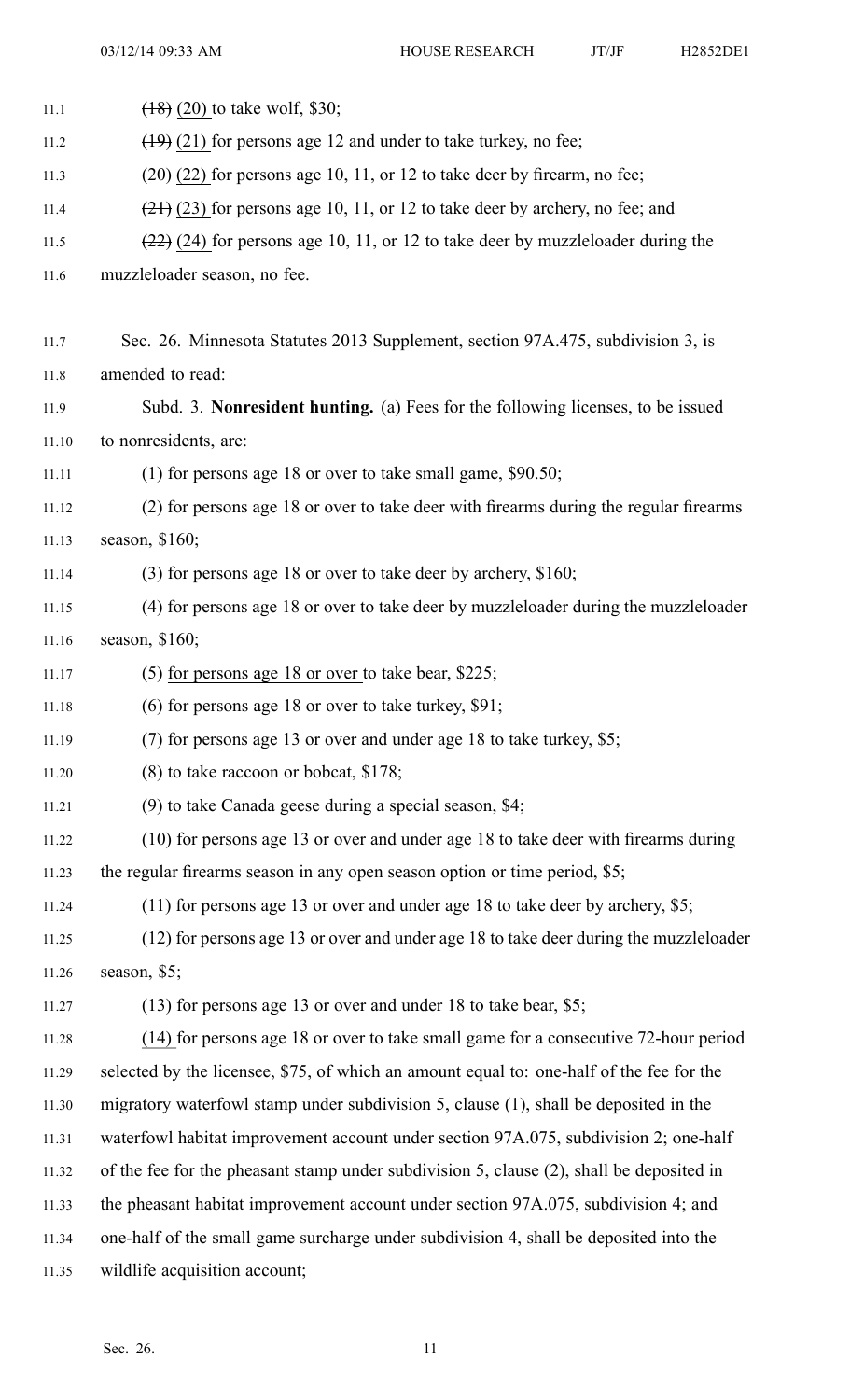12.1  $(14)$  (15) for persons age 16 or 17 to take small game, \$5;

12.2  $(15)$  (16) to take wolf, \$250;

- 12.3  $(16)$  (17) for persons age 12 and under to take turkey, no fee;
- 12.4  $(17)$  (18) for persons age ten, 11, or 12 to take deer by firearm, no fee;
- 12.5  $(18)(19)$  for persons age ten, 11, or 12 to take deer by archery, no fee; and
- 12.6  $(19)$  (20) for persons age ten, 11, or 12 to take deer by muzzleloader during the
- 12.7 muzzleloader season, no fee; and
- 12.8 (21) for person age 10, 11, or 12 to take bear, no fee.
- 12.9 (b) A \$5 surcharge shall be added to nonresident hunting licenses issued under
- 12.10 paragraph (a), clauses (1) to (6) and (8). An additional commission may not be assessed 12.11 on this surcharge.
- 12.12 Sec. 27. Minnesota Statutes 2013 Supplement, section 97A.485, subdivision 6, is 12.13 amended to read:
- 12.14 Subd. 6. **Licenses to be sold and issuing fees.** (a) Persons authorized to sell 12.15 licenses under this section must issue the following licenses for the license fee and the 12.16 following issuing fees:
- 12.17 (1) to take deer or bear with firearms and by archery, the issuing fee is \$1;
- 12.18 (2) Minnesota sporting, the issuing fee is \$1;
- 12.19 (3) to take small game, to take fish by angling or by spearing, and to trap fur-bearing 12.20 animals, the issuing fee is \$1;
- 12.21 (4) to apply for <sup>a</sup> limited hunt drawing, the issuing fee is \$1 unless the application 12.22 requires <sup>a</sup> license purchase at the time of application and the license purchase requires 12.23 an application fee;
- 12.24 (5) for <sup>a</sup> prairie chicken license, the issuing fee is \$1;
- 12.25 (6) for <sup>a</sup> turkey license, the issuing fee is \$1;
- 12.26 (7) for an elk license, the issuing fee is \$1;
- 12.27 (8) for <sup>a</sup> moose license, the issuing fee is \$1;
- 12.28 (9) for <sup>a</sup> wolf license, the issuing fee is \$1;
- 12.29 (10) for <sup>a</sup> stamp validation that is not issued simultaneously with <sup>a</sup> license, an
- 12.30 issuing fee of 50 cents may be charged at the discretion of the authorized seller;
- 12.31 (11) for stamp validations issued simultaneously with <sup>a</sup> license, there is no fee;
- 12.32 (12) for licenses, seals, tags, or coupons issued without <sup>a</sup> fee under section 97A.441,
- 12.33 subdivisions 1 to 6a, or 97A.465, the issuing there is no fee is \$1;
- 12.34 (13) for lifetime licenses, there is no fee; and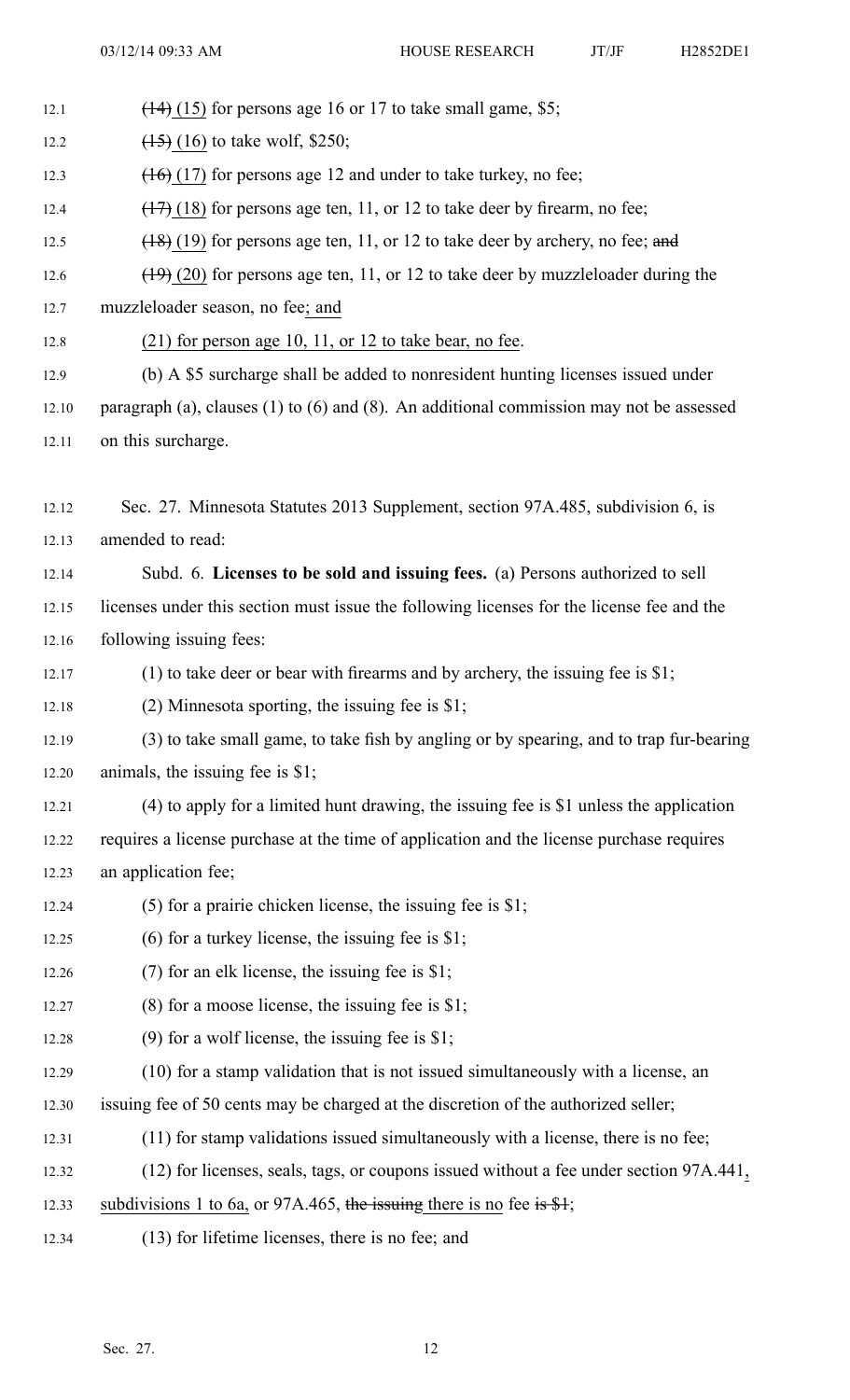- 13.1 (14) for all other licenses, permits, renewals, or applications or any other transaction 13.2 through the electronic licensing system under this chapter or any other chapter when 13.3 an issuing fee is not specified, an issuing fee of \$1 may be charged at the discretion of 13.4 the authorized seller. 13.5 (b) Only one issuing fee may be collected when selling more than one stamp in the 13.6 same transaction after the end of the season for which the stamp was issued. 13.7 (c) The agen<sup>t</sup> shall keep the issuing fee as <sup>a</sup> commission for selling the licenses. 13.8 (d) The commissioner shall collect the issuing fee on licenses sold by the 13.9 commissioner. 13.10 (e) A license, excep<sup>t</sup> stamps, must state the amount of the issuing fee and that the 13.11 issuing fee is kept by the seller as <sup>a</sup> commission for selling the licenses. 13.12 (f) For duplicate licenses, including licenses issued without <sup>a</sup> fee, the issuing fees are: 13.13 (1) for licenses to take big game, 75 cents; and 13.14 (2) for other licenses, 50 cents. 13.15 (g) The commissioner may issue one-day angling licenses in books of ten licenses 13.16 each to fishing guides operating charter boats upon receipt of paymen<sup>t</sup> of all license
- 13.17 fees, excluding the issuing fee required under this section. Copies of sold and unsold 13.18 licenses shall be returned to the commissioner. The commissioner shall refund the charter
- 13.19 boat captain for the license fees of all unsold licenses. Copies of sold licenses shall be 13.20 maintained by the commissioner for one year.
- 13.21 Sec. 28. Minnesota Statutes 2012, section 97A.502, is amended to read:
- 

#### 13.22 **97A.502 DEER KILLED BY MOTOR VEHICLES.**

13.23 (a) Deer killed by <sup>a</sup> motor vehicle on <sup>a</sup> public road must be removed by the road 13.24 authority, as defined by section 160.02, subdivision 25, unless the driver of the motor 13.25 vehicle is allowed to possess the deer under paragraph (b). The commissioner of natural 13.26 resources must provide to all road authorities standard forms for statistical purposes and 13.27 the tracking of wild animals.

13.28 (b) The driver of <sup>a</sup> motor vehicle that has collided with and killed <sup>a</sup> deer on <sup>a</sup> public 13.29 road has priority for <sup>a</sup> possession permit for the entire deer if the facts indicate that the 13.30 deer was not taken illegally.

13.31 Sec. 29. Minnesota Statutes 2012, section 97B.031, subdivision 5, is amended to read: 13.32 Subd. 5. **Scopes; visually impaired hunters.** (a) Notwithstanding any other law 13.33 to the contrary, the commissioner may issue <sup>a</sup> special permit, without <sup>a</sup> fee, to use <sup>a</sup> 13.34 muzzleloader with <sup>a</sup> scope to take deer during the muzzleloader season to <sup>a</sup> person who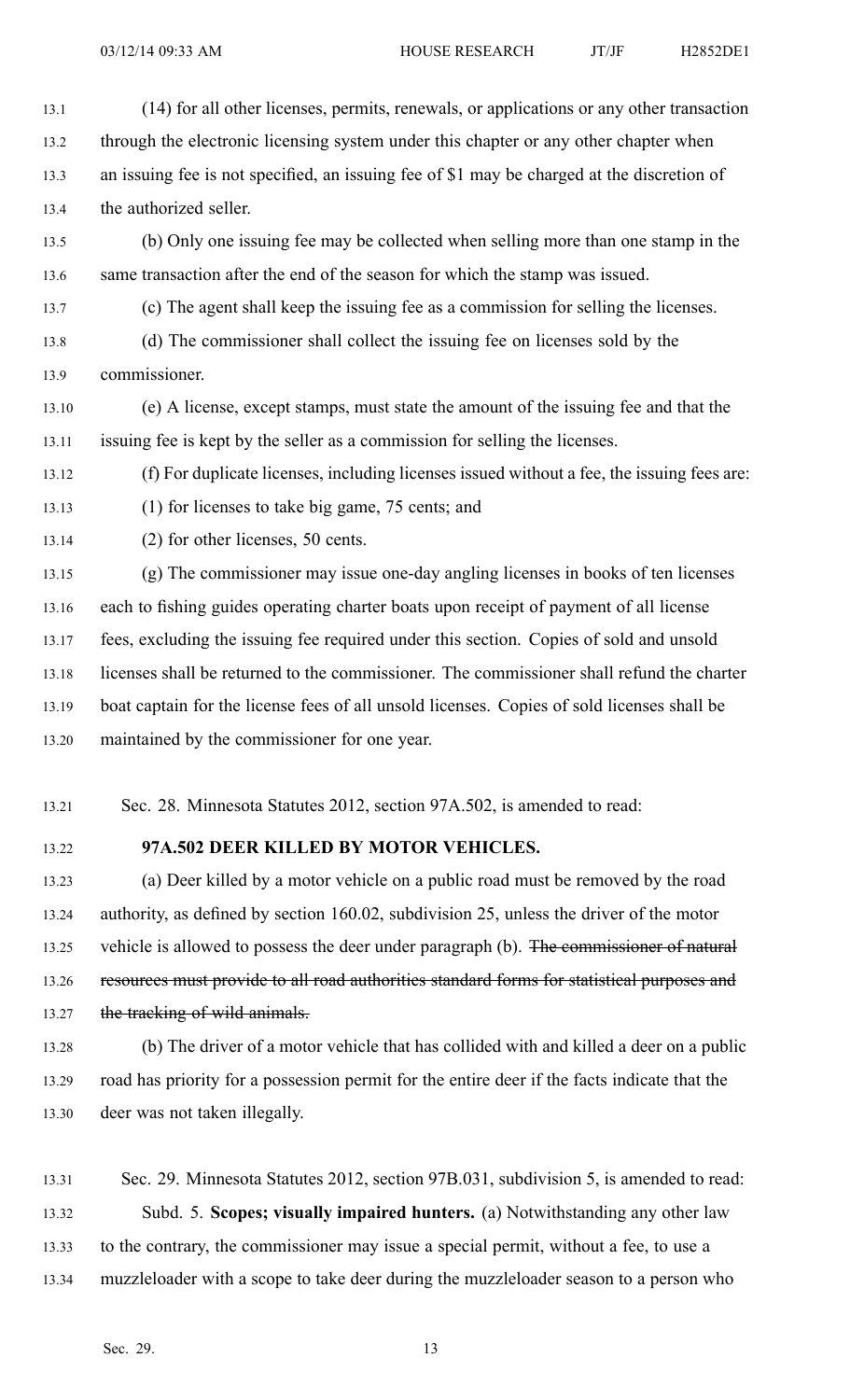- 14.1 obtains the required licenses and who has provides satisfactory evidence of a visual 14.2 impairment. The scope may not have magnification capabilities. 14.3 (b) The visual impairment must be to the extent that the applicant is unable to 14.4 identify targets and the rifle sights at the same time without <sup>a</sup> scope. 14.5 (c) The following serve as satisfactory evidence to obtain <sup>a</sup> special permit under 14.6 this subdivision: 14.7 (1) <sup>a</sup> driver's license or Minnesota identification card bearing the applicable 14.8 designation under section 171.07, subdivision 17; or 14.9 The visual impairment and specific conditions must be established by (2) medical 14.10 evidence that establishes the visual impairment and specific conditions, indicates whether 14.11 the visual impairment is permanent, and is verified in writing by  $(1)$  (i) a licensed 14.12 physician or <sup>a</sup> certified nurse practitioner or certified physician assistant acting under the 14.13 direction of a licensed physician;  $(2)$  (ii) a licensed ophthalmologist; or  $(3)$  (iii) a licensed 14.14 optometrist. The commissioner may reques<sup>t</sup> additional information from the physician if 14.15 needed to verify the applicant's eligibility for the permit. 14.16 (c) (d) A permit issued under this subdivision may be valid for up to five years, based 14.17 on the permanence of the visual impairment as determined by the licensed physician, 14.18 ophthalmologist, or optometrist. 14.19  $(d)$  (e) The permit must be in the immediate possession of the permittee when 14.20 hunting under the special permit. 14.21 (e) (f) The commissioner may deny, modify, suspend, or revoke a permit issued 14.22 under this subdivision for cause, including <sup>a</sup> violation of the game and fish laws or rules. 14.23  $(f)(g)$  A person who knowingly makes a false application or assists another in 14.24 making <sup>a</sup> false application for <sup>a</sup> permit under this subdivision is guilty of <sup>a</sup> misdemeanor. 14.25 A physician, certified nurse practitioner, certified physician assistant, ophthalmologist, 14.26 or optometrist who fraudulently certifies to the commissioner that <sup>a</sup> person is visually 14.27 impaired as described in this subdivision is guilty of <sup>a</sup> misdemeanor. 14.28 (h) A permit is not required under this subdivision to use an electronic range finder 14.29 according to section 97B.081, subdivision 3, paragraph (c). 14.30 Sec. 30. Minnesota Statutes 2012, section 97B.055, subdivision 3, is amended to read: 14.31 Subd. 3. **Hunting from vehicle by disabled hunters.** (a) The commissioner may 14.32 issue <sup>a</sup> special permit, without <sup>a</sup> fee, to discharge <sup>a</sup> firearm or bow and arrow from <sup>a</sup> 14.33 stationary motor vehicle to a person who obtains the required licenses and who has 14.34 provides satisfactory evidence of <sup>a</sup> permanen<sup>t</sup> physical disability that is more substantial
- 14.35 than discomfort from walking. The permit recipient must be: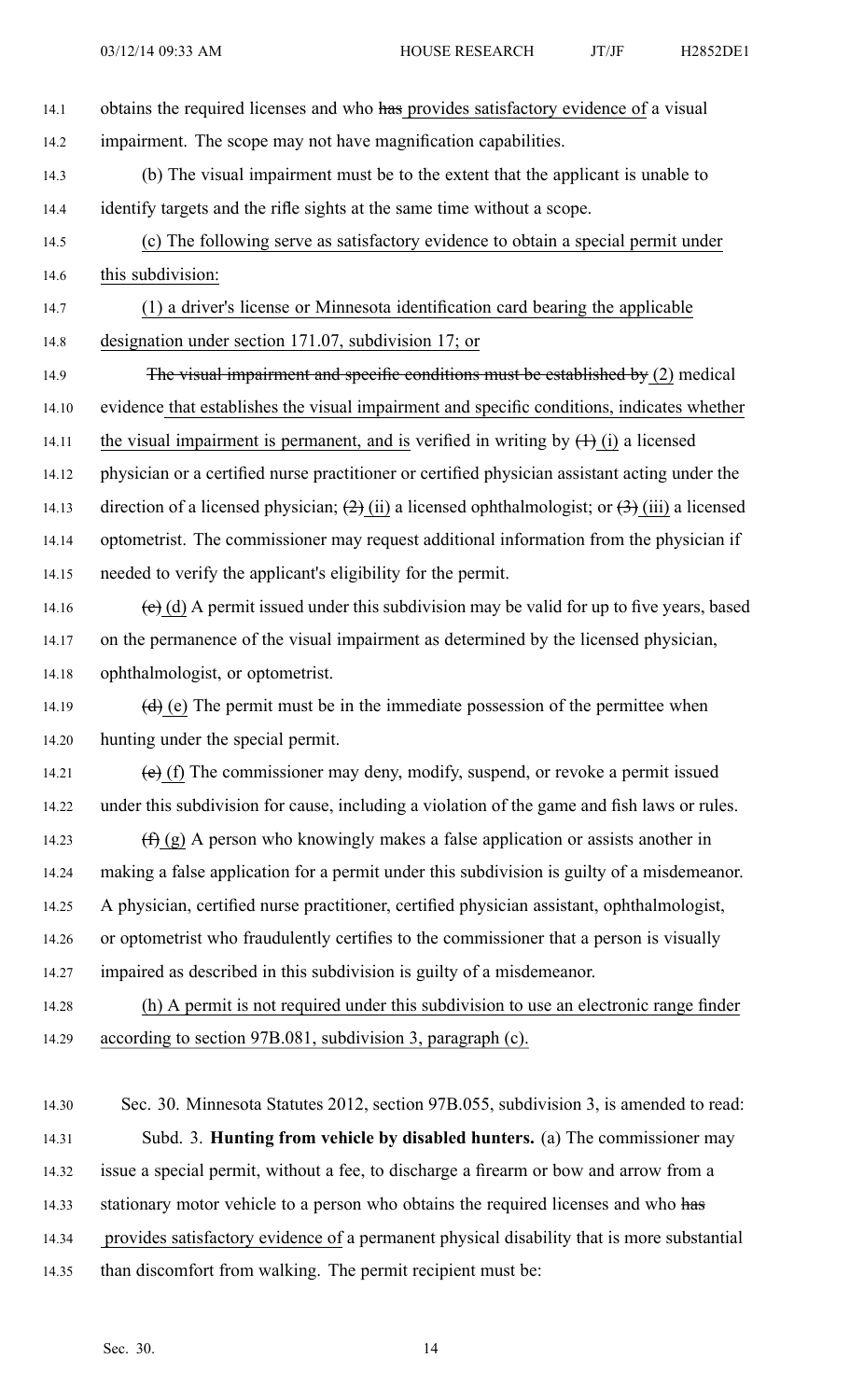- 15.1 (1) unable to step from <sup>a</sup> vehicle without aid of <sup>a</sup> wheelchair, crutches, braces, or 15.2 other mechanical suppor<sup>t</sup> or prosthetic device; or 15.3 (2) unable to walk any distance because of <sup>a</sup> permanen<sup>t</sup> lung, heart, or other internal 15.4 disease that requires the person to use supplemental oxygen to assist breathing.
- 15.5 (b) The following serve as satisfactory evidence to obtain <sup>a</sup> special permit under 15.6 this subdivision:
- 15.7 (1) <sup>a</sup> driver's license or Minnesota identification card bearing the applicable 15.8 designation under section 171.07, subdivision 17; or
- 15.9 (b) The permanen<sup>t</sup> physical disability must be established by (2) medical evidence 15.10 that establishes the permanen<sup>t</sup> physical disability, and is verified in writing by <sup>a</sup> licensed 15.11 physician, chiropractor, or certified nurse practitioner or certified physician assistant acting 15.12 under the direction of <sup>a</sup> licensed physician. The commissioner may reques<sup>t</sup> additional 15.13 information from the physician or chiropractor if needed to verify the applicant's eligibility 15.14 for the permit. Notwithstanding section 97A.418, the commissioner may, in consultation 15.15 with appropriate advocacy groups, establish reasonable minimum standards for permits 15.16 to be issued under this section.
- 15.17 (c) In addition to providing the medical evidence of a permanent disability under 15.18 paragraph (b), the applicant must possess <sup>a</sup> valid disability parking certificate authorized 15.19 by section 169.345 or license plates issued under section 168.021.
- 15.20 (c) (d) A person issued a special permit under this subdivision and hunting deer may 15.21 take <sup>a</sup> deer of either sex, excep<sup>t</sup> in those antlerless permit areas and seasons where no 15.22 antlerless permits are offered. This subdivision does not authorize another member of <sup>a</sup> 15.23 party to take an antlerless deer under section 97B.301, subdivision 3.
- 15.24 (d) (e) A permit issued under this subdivision is valid for five years.
- 15.25 (e) (f) The commissioner may deny, modify, suspend, or revoke <sup>a</sup> permit issued 15.26 under this section for cause, including <sup>a</sup> violation of the game and fish laws or rules.
- 15.27  $(f)$  (g) A person who knowingly makes a false application or assists another in 15.28 making <sup>a</sup> false application for <sup>a</sup> permit under this section is guilty of <sup>a</sup> misdemeanor. 15.29 A physician, certified nurse practitioner, certified physician assistant, or chiropractor 15.30 who fraudulently certifies to the commissioner that <sup>a</sup> person is permanently disabled as 15.31 described in this section is guilty of <sup>a</sup> misdemeanor.
- 15.32 (g) (h) Notwithstanding paragraph  $(d)$  (e), the commissioner may issue a permit 15.33 valid for the entire life of the applicant if the commissioner determines that there is no 15.34 chance that an applicant will become ineligible for <sup>a</sup> permit under this section and the 15.35 applicant requests <sup>a</sup> lifetime permit.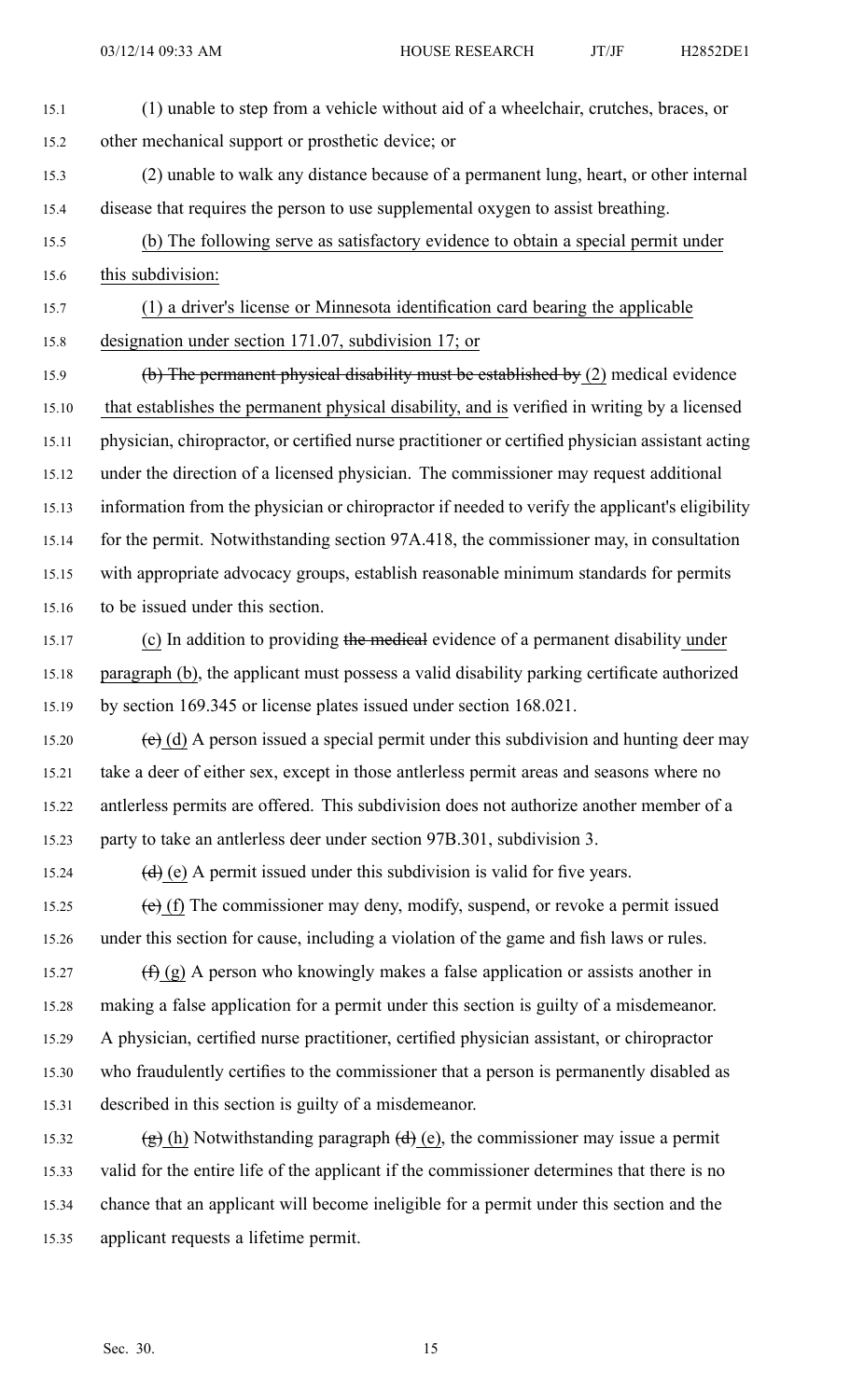| 16.1  | Sec. 31. Minnesota Statutes 2012, section 97B.081, subdivision 3, is amended to read:        |
|-------|----------------------------------------------------------------------------------------------|
| 16.2  | Subd. 3. Exceptions. (a) It is not a violation of this section for a person to:              |
| 16.3  | (1) cast the rays of a spotlight, headlight, or other artificial light to take raccoons      |
| 16.4  | according to section 97B.621, subdivision 3, or tend traps according to section 97B.931;     |
| 16.5  | (2) hunt fox or coyote from January 1 to March 15 while using a handheld artificial          |
| 16.6  | light, provided that the person is:                                                          |
| 16.7  | $(i)$ on foot;                                                                               |
| 16.8  | (ii) using a shotgun;                                                                        |
| 16.9  | (iii) not within a public road right-of-way;                                                 |
| 16.10 | (iv) using a handheld or electronic calling device; and                                      |
| 16.11 | (v) not within 200 feet of a motor vehicle; or                                               |
| 16.12 | (3) cast the rays of a handheld artificial light to retrieve wounded or dead big game        |
| 16.13 | animals, provided that the person is:                                                        |
| 16.14 | (i) on foot; and                                                                             |
| 16.15 | (ii) not in possession of a firearm or bow.                                                  |
| 16.16 | (b) It is not a violation of subdivision 2 for a person to cast the rays of a spotlight,     |
| 16.17 | headlight, or other artificial light to:                                                     |
| 16.18 | (1) carry out any agricultural, safety, emergency response, normal vehicle operation,        |
| 16.19 | or occupation-related activities that do not involve taking wild animals; or                 |
| 16.20 | (2) carry out outdoor recreation as defined in section 97B.001 that is not related to        |
| 16.21 | spotting, locating, or taking a wild animal.                                                 |
| 16.22 | (c) Except as otherwise provided by the game and fish laws, it is not a violation of         |
| 16.23 | this section for a person to use an electronic range finder device from one-half hour before |
| 16.24 | sunrise until sunset while lawfully hunting wild animals.                                    |
|       |                                                                                              |
| 16.25 | Sec. 32. Minnesota Statutes 2012, section 97B.086, is amended to read:                       |
| 16.26 | 97B.086 POSSESSION OF NIGHT VISION OR THERMAL IMAGING                                        |
| 16.27 | <b>EQUIPMENT.</b>                                                                            |
| 16.28 | (a) A person may not possess night vision or thermal imaging equipment while                 |
| 16.29 | taking wild animals or while having in possession, either individually or as one of a group  |
| 16.30 | of persons, a firearm, bow, or other implement that could be used to take wild animals.      |
| 16.31 | (b) This section does not apply to a firearm that is:                                        |
| 16.32 | $(1)$ unloaded;                                                                              |
| 16.33 | (2) in a gun case expressly made to contain a firearm that fully encloses the firearm        |
| 16.34 | by being zipped, snapped, buckled, tied, or otherwise fastened without any portion of        |

16.35 the firearm exposed; and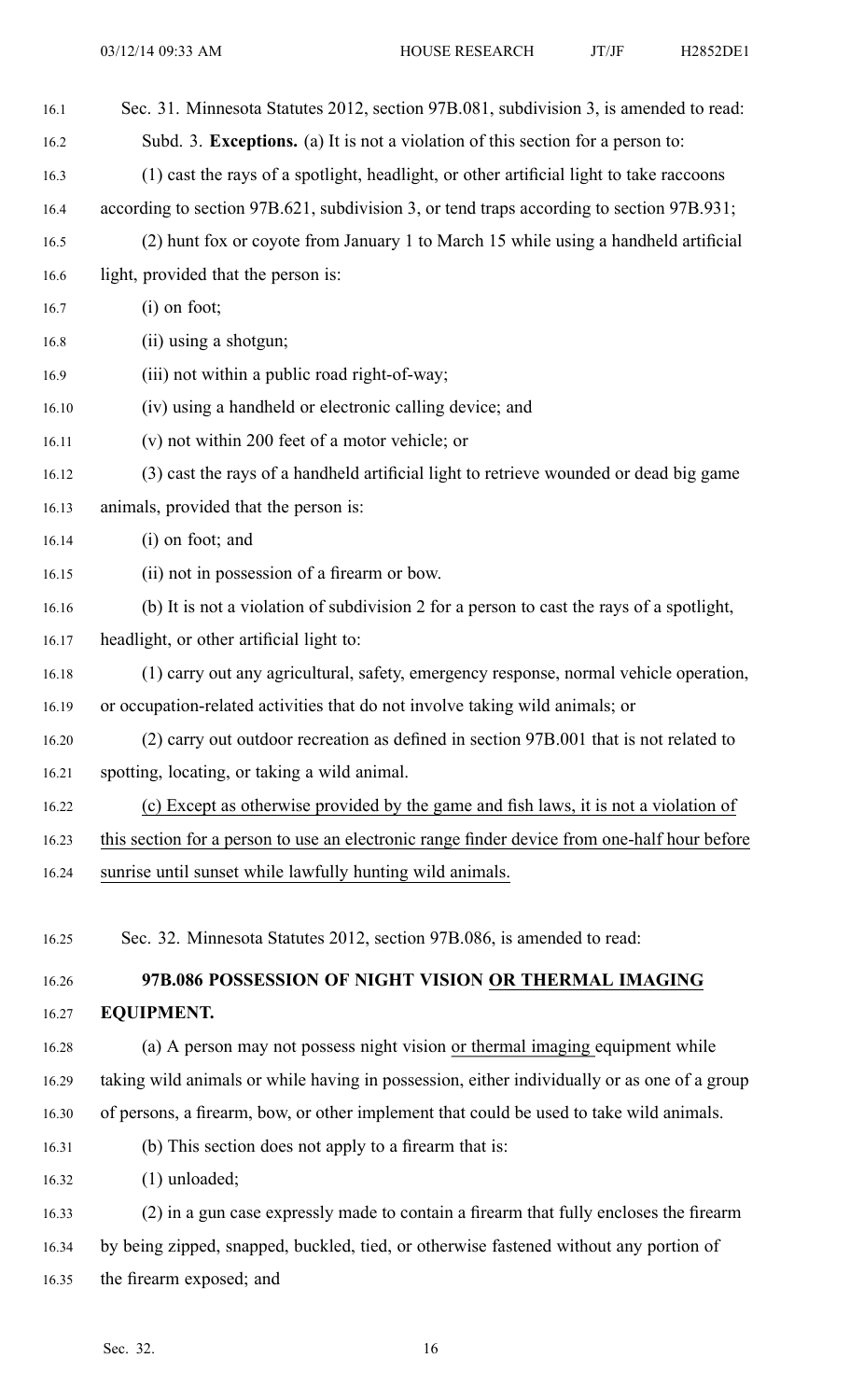17.1 (3) in the closed trunk of <sup>a</sup> motor vehicle.

17.2 (c) This section does not apply to <sup>a</sup> bow that is: 17.3 (1) completely encased or unstrung; and 17.4 (2) in the closed trunk of <sup>a</sup> motor vehicle. 17.5 (d) If the motor vehicle under paragraph (b) or (c) does not have <sup>a</sup> trunk, the firearm 17.6 or bow must be placed in the rearmost location of the vehicle. 17.7 (e) This section does not apply to night vision or thermal imaging equipment 17.8 possessed by peace officers or military personnel while exercising their duties. 17.9 Sec. 33. Minnesota Statutes 2012, section 97B.095, is amended to read: 17.10 **97B.095 DISTURBING AND TAKING FROM BURROWS AND DENS.** 17.11 Subdivision 1. **Disturbing burrows or dens.** A person may not disturb the burrow 17.12 or den of <sup>a</sup> wild animal between November 1 and April 1 without <sup>a</sup> permit. 17.13 Subd. 2. **Fox dens.** A person may not remove <sup>a</sup> fox from <sup>a</sup> den or trap fox within 17.14 300 feet of <sup>a</sup> fox den from April 1 to August 31. 17.15 Subd. 3. **Raccoon dens.** A person may not take <sup>a</sup> raccoon in <sup>a</sup> den or hollow tree. 17.16 Sec. 34. **[97B.099] PROHIBITED HUNTING METHODS.**

17.17 Subdivision 1. **Open fire or smoke.** A person may not take <sup>a</sup> protected wild animal 17.18 with the aid of an open fire or smoke.

17.19 Subd. 2. **Cutting trees.** A person may not take <sup>a</sup> protected wild animal by cutting 17.20 down <sup>a</sup> tree occupied by <sup>a</sup> protected wild animal.

17.21 Sec. 35. Minnesota Statutes 2012, section 97B.106, subdivision 1, is amended to read: 17.22 Subdivision 1. **Qualifications for crossbow permits.** (a) The commissioner may 17.23 issue <sup>a</sup> special permit, without <sup>a</sup> fee, to take big game, small game, or rough fish with <sup>a</sup> 17.24 crossbow to a person that is who provides satisfactory evidence of being unable to hunt or 17.25 take rough fish by archery because of <sup>a</sup> permanen<sup>t</sup> or temporary physical disability. A 17.26 crossbow permit issued under this section also allows the permittee to use <sup>a</sup> bow with <sup>a</sup> 17.27 mechanical device that draws, releases, or holds the bow at full draw as provided in 17.28 section 97B.035, subdivision 1, paragraph (a).

17.29 (b) To qualify for <sup>a</sup> crossbow permit under this section, <sup>a</sup> temporary disability must 17.30 render the person unable to hunt or fish by archery for <sup>a</sup> minimum of two years after 17.31 application for the permit is made.

17.32 (c) The following serve as satisfactory evidence to obtain <sup>a</sup> special permit under 17.33 this subdivision: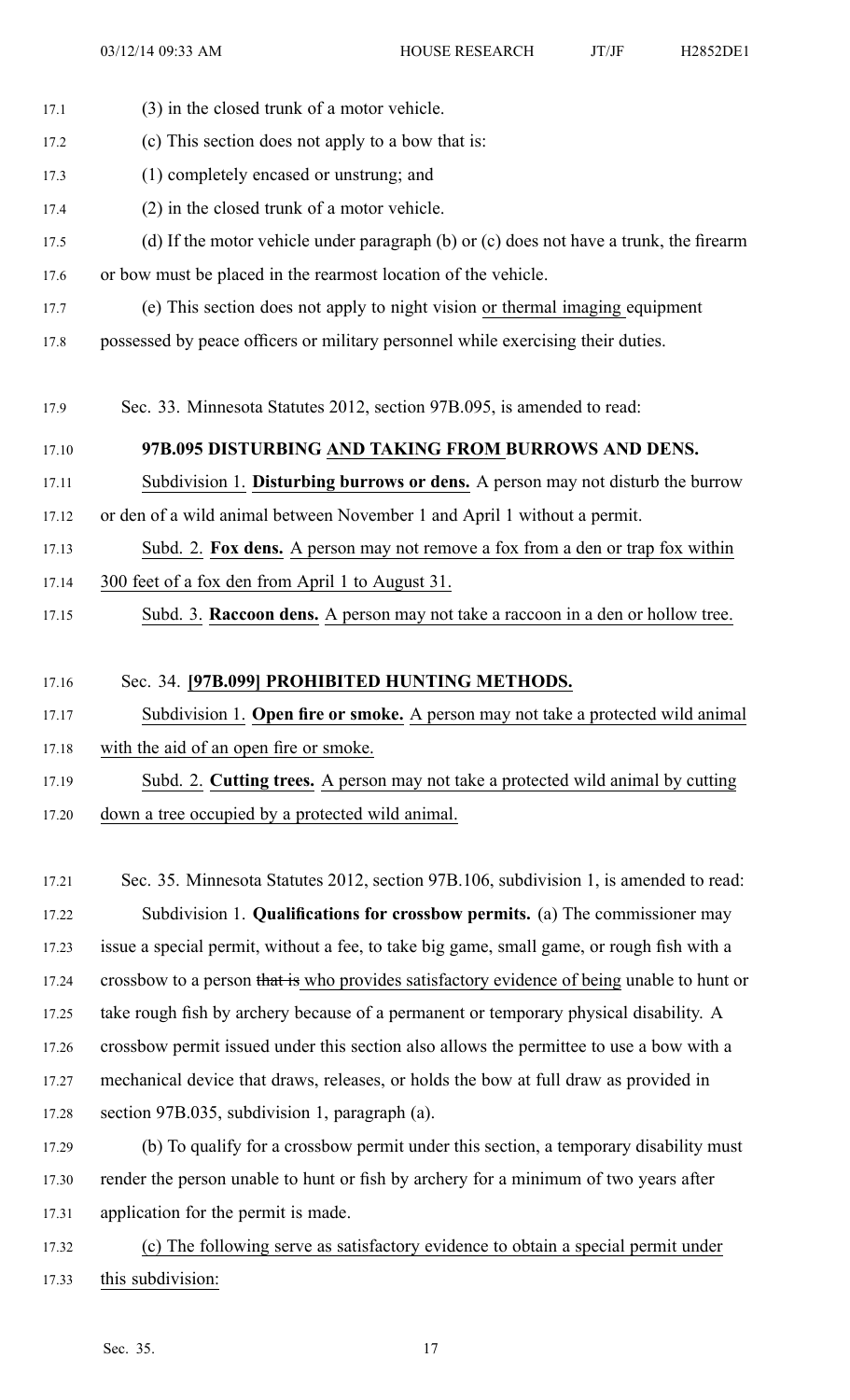- 18.1 (1) <sup>a</sup> driver's license or Minnesota identification card bearing the applicable 18.2 designation under section 171.07, subdivision 17; or
- 18.3 The permanent or temporary disability must be established by(2) medical evidence, 18.4 and that establishes the inability to hunt or fish by archery for the required period of time 18.5 must be, indicates whether the disability is permanent, and is verified in writing by  $(1)$  (i) 18.6 <sup>a</sup> licensed physician or <sup>a</sup> certified nurse practitioner or certified physician assistant acting 18.7 under the direction of a licensed physician; or  $(2)$  (ii) a licensed chiropractor.
- 18.8 (d) A person who has received a special permit under this section because of a 18.9 permanen<sup>t</sup> disability is eligible for subsequent special permits without providing medical 18.10 evidence and verification of the disability.
- 18.11 (e) (e) The person must obtain the appropriate license.
- 18.12 Sec. 36. Minnesota Statutes 2012, section 97B.111, subdivision 1, is amended to read: 18.13 Subdivision 1. **Establishment; requirements.** (a) The commissioner may establish 18.14 criteria, special seasons, and limits for persons who have <sup>a</sup> physical disability to take big 18.15 game and small game with firearms and by archery in designated areas. A person hunting 18.16 under this section who has <sup>a</sup> physical disability must:
- 18.17 (1) have (i) <sup>a</sup> verified statement of the disability by <sup>a</sup> licensed physician; or (ii) <sup>a</sup> 18.18 driver's license or Minnesota identification card bearing the applicable designation under 18.19 section 171.07, subdivision 17; and must
- 18.20 (2) be participating in <sup>a</sup> program for physically disabled hunters sponsored by <sup>a</sup> 18.21 nonprofit organization that is permitted under subdivision 2.
- 18.22 (b) Notwithstanding section 97B.055, subdivision 3, the commissioner may 18.23 authorize hunt participants to shoot from <sup>a</sup> stationary motor vehicle. A license is not 18.24 required for <sup>a</sup> person to assist <sup>a</sup> physically disabled person hunting during <sup>a</sup> special season 18.25 under this section.
- 18.26 Sec. 37. **[97B.329] DEER CONTEST IN CONJUNCTION WITH RAFFLE.**
- 18.27 An organization that is licensed by the Gambling Control Board to conduct raffles 18.28 may conduct <sup>a</sup> raffle in conjunction with <sup>a</sup> contest for deer that are legally taken and 18.29 tagged under the game and fish laws and rules adopted thereunder. The organization may 18.30 sell <sup>a</sup> combined ticket for <sup>a</sup> single price for the deer contest and raffle, provided that the 18.31 combined ticket states in at least eight-point type the amount of the price that applies to 18.32 the deer contest and the amount that applies to the raffle. All other provisions of sections 18.33 349.11 to 349.23 apply to the raffle.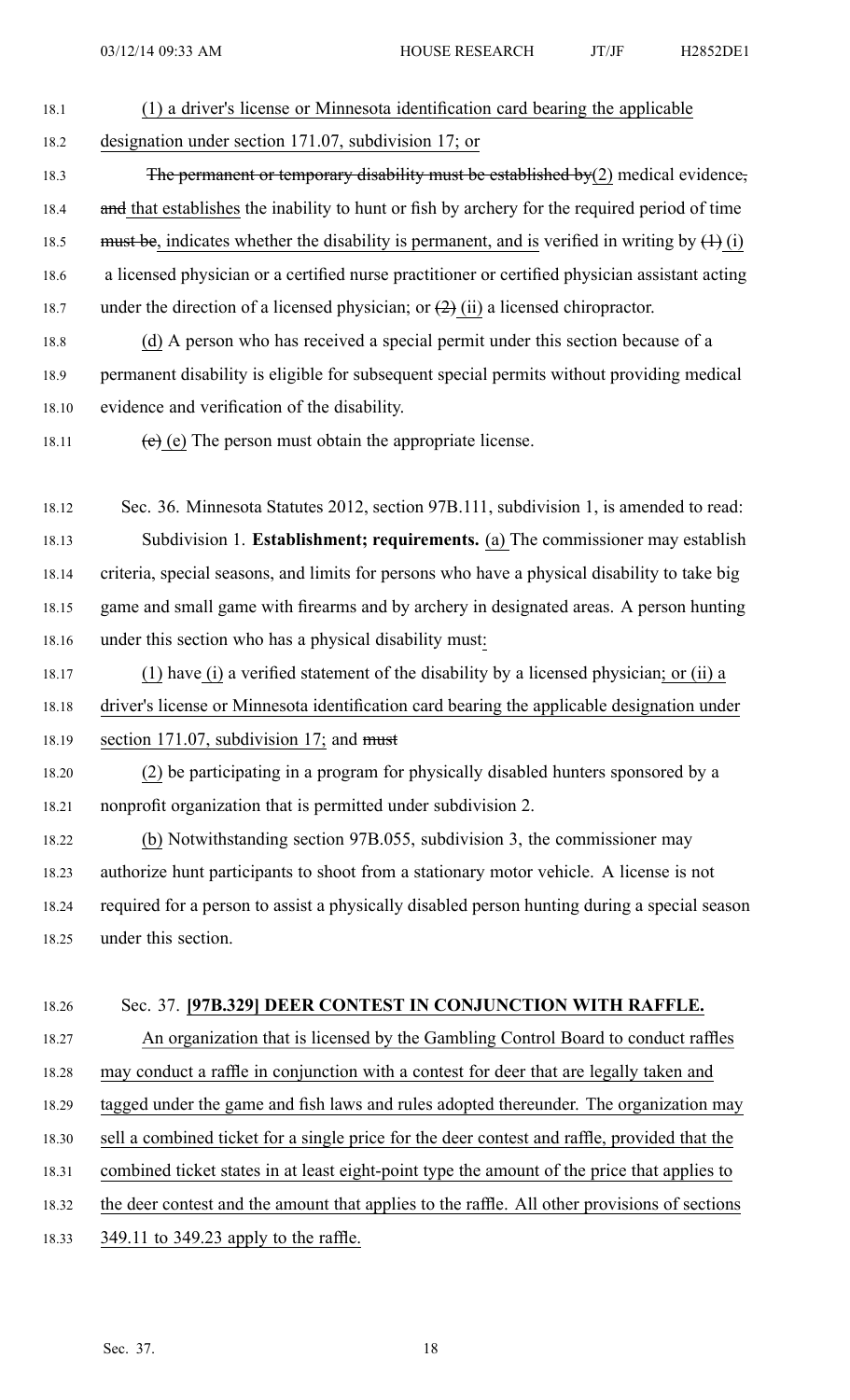- 19.1 Sec. 38. Minnesota Statutes 2012, section 97B.516, is amended to read:
- 19.2 **97B.516 ELK MANAGEMENT PLAN.**
- 19.3 The commissioner of natural resources must adopt an elk managemen<sup>t</sup> plan that:
- 19.4 (1) recognizes the value and uniqueness of elk;
- 19.5 (2) provides for integrated managemen<sup>t</sup> of an elk population in harmony with the 19.6 environment; and
- 19.7 (3) affords optimum recreational opportunities; and.
- 19.8 (4) restricts elk to nonagricultural land in the state.
- 19.9 Sec. 39. Minnesota Statutes 2012, section 97B.605, is amended to read:

## 19.10 **97B.605 COMMISSIONER MAY RESTRICT TAKING OF CERTAIN**

## 19.11 **SMALL GAME ANIMALS.**

- 19.12 The commissioner may by rule set open seasons for, prescribe limits and restrictions
- 19.13 on, and designate areas where gray and fox squirrels, cottontail and jack rabbits, snowshoe

19.14 hare, raccoon, bobcat, red fox and gray fox, fisher, pine marten, opossum, wolves, and

19.15 badger small game as defined in section 97A.015 may be taken and possessed.

- 19.16 Sec. 40. Minnesota Statutes 2012, section 97B.655, subdivision 1, is amended to read: 19.17 Subdivision 1. **Owners and occupants may take certain animals.** A person may 19.18 take mink, squirrel, rabbit, hare, raccoon, bobcat, fox, opossum, muskrat, or beaver on 19.19 land owned or occupied by the person where the animal is causing damage. The person 19.20 may take the animal without <sup>a</sup> license and in any manner excep<sup>t</sup> by poison, or artificial 19.21 lights in the closed season. Raccoons may be taken under this subdivision with artificial 19.22 lights during open season. A person that kills mink, raccoon, bobcat, fox, opossum, 19.23 muskrat, or beaver under this subdivision must notify <sup>a</sup> conservation officer or employee 19.24 of the Fish and Wildlife Division within 24 hours after the animal is killed.
- 19.25 Sec. 41. Minnesota Statutes 2012, section 97B.667, subdivision 3, is amended to read: 19.26 Subd. 3. **Permits and notice; requirements.** (a) Before killing or arranging to kill 19.27 <sup>a</sup> beaver under this section, the road authority or local governmen<sup>t</sup> unit must contact <sup>a</sup> 19.28 conservation officer for <sup>a</sup> special beaver permit. The conservation officer must issue the 19.29 permit for any beaver subject to this section.
- 19.30 (b) A road authority or local governmen<sup>t</sup> unit that kills or arranges to have killed <sup>a</sup> 19.31 beaver under this section must notify a conservation officer or employee of the Fish and 19.32 Wildlife Division within ten days after the animal is killed.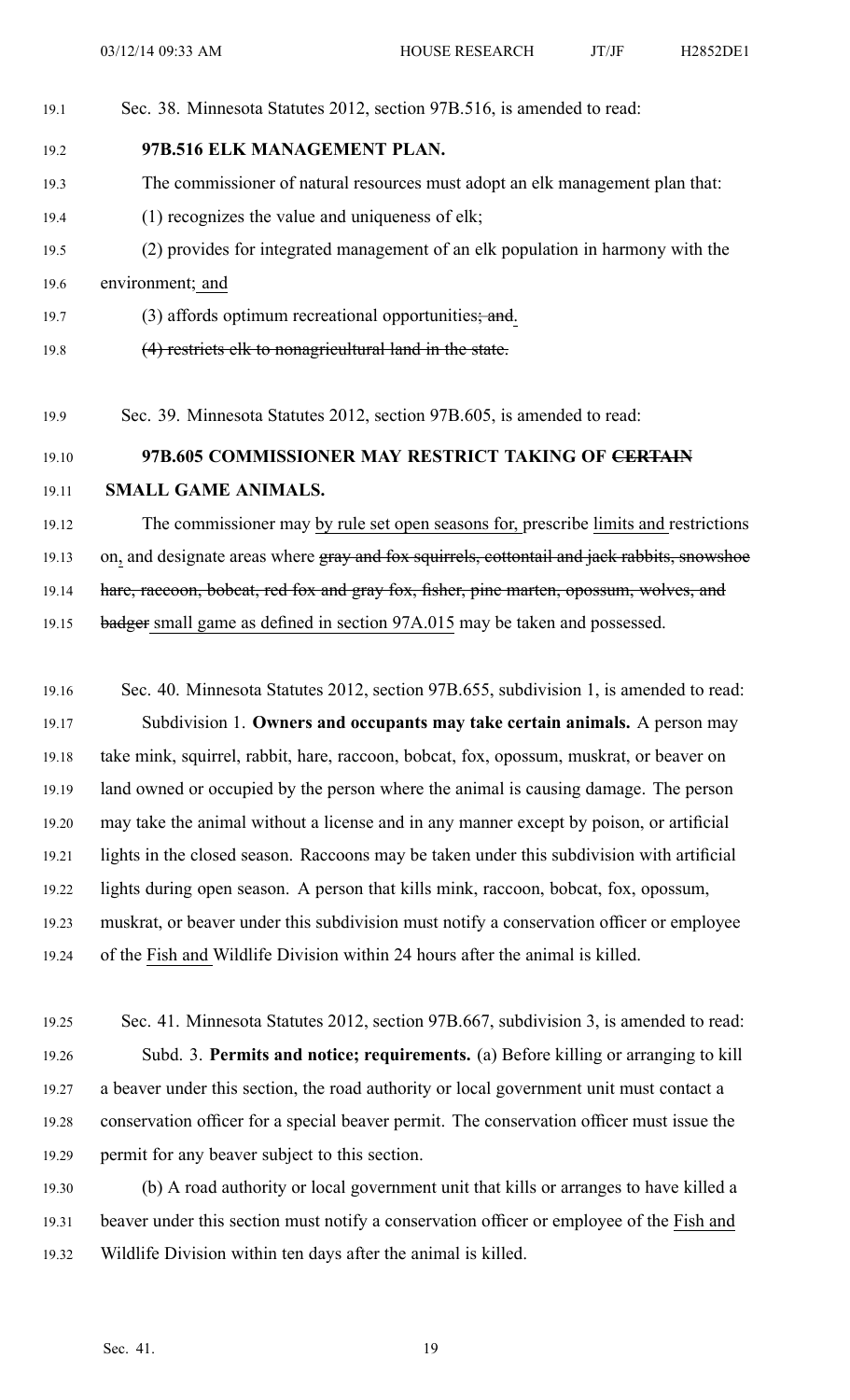20.1 Sec. 42. Minnesota Statutes 2012, section 97B.667, subdivision 4, is amended to read:

20.2 Subd. 4. **Local beaver control programs.** A road authority or local governmen<sup>t</sup>

20.3 unit may, after consultation with the Fish and Wildlife Division, implement <sup>a</sup> local beaver 20.4 control program designed to reduce the number of incidents of beaver:

20.5 (1) interfering with or damaging <sup>a</sup> public road; or

- 20.6 (2) causing damage, including damage to silvicultural projects and drainage ditches, 20.7 on property owned or managed by the local governmen<sup>t</sup> unit.
- 20.8 The local control program may include the offering of <sup>a</sup> bounty for the lawful taking 20.9 of beaver.

## 20.10 Sec. 43. **[97B.668] CANADA GEESE CAUSING DAMAGE.**

20.11 Notwithstanding sections 97B.091 and 97B.805, subdivisions 1 and 2, <sup>a</sup> person or

20.12 agen<sup>t</sup> of that person on lands and nonpublic waters owned or operated by the person may

20.13 nonlethally scare, haze, chase, or harass Canada geese that are causing property damage

20.14 from March 11 to August 31. This section does not apply to public waters as defined

- 20.15 under section 103G.005, subdivision 15, or geese on nests unless <sup>a</sup> permit is obtained
- 20.16 under section 97A.401.
- 20.17 Sec. 44. Minnesota Statutes 2012, section 97B.731, subdivision 1, is amended to read: 20.18 Subdivision 1. **Migratory game birds.** (a) Migratory game birds may be taken and 20.19 possessed. A person may not take, buy, sell, possess, transport, or ship migratory game 20.20 birds in violation of federal law.
- 20.21 (b) The commissioner shall prescribe seasons and, limits, and areas for migratory 20.22 birds in accordance with federal law.

## 20.23 Sec. 45. **[97C.502] MINNOWS AND LEECHES; INVASIVE SPECIES**

## 20.24 **TRAINING REQUIRED.**

20.25 Subdivision 1. **Minnows; invasive species training required.** A minnow dealer, 20.26 and each person working under the minnow dealer's license, must annually satisfactorily 20.27 complete aquatic invasive species-related training provided by the commissioner before 20.28 taking, selling, or transporting minnows within the state.

20.29 Subd. 2. **Training certification required.** Minnow dealers, and each person

20.30 working under the minnow dealer's license, must have <sup>a</sup> valid invasive species training

- 20.31 certification in possession while taking, selling, or transporting minnows within the state.
- 20.32 A person who only sells minnows for the licensed minnow dealer at <sup>a</sup> retail location is not
- 20.33 required to have <sup>a</sup> training certification.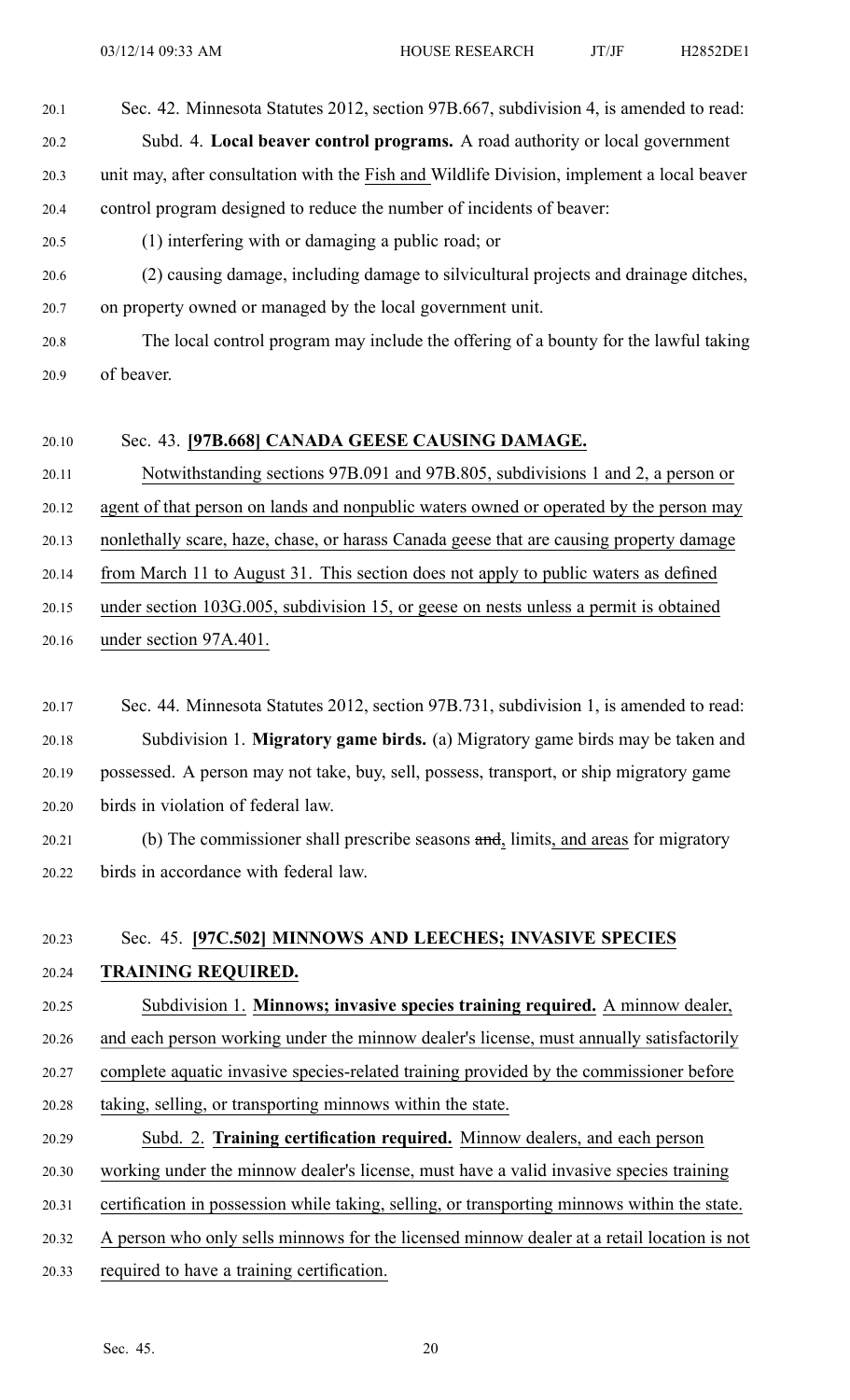# 21.1 Subd. 3. **Leeches; invasive species training required.** A resident under age 18 21.2 must annually satisfactorily complete aquatic invasive species-related training provided 21.3 by the commissioner before taking, selling, or transporting leeches within the state.

- 21.4 A resident under age 18 must have <sup>a</sup> valid invasive species training certification in
- 21.5 possession while taking, selling, or transporting leeches within the state.
- 21.6 **EFFECTIVE DATE.** This section is effective March 1, 2015.

21.7 Sec. 46. Minnesota Statutes 2012, section 97C.821, is amended to read:

## 21.8 **97C.821 POSSESSION, SALE, AND TRANSPORTATION OF** 21.9 **COMMERCIAL FISH.**

21.10 Subdivision 1. **Transporting and holding commercial fish.** Subject to the 21.11 applicable provisions of the game and fish laws, fish taken under commercial fishing 21.12 licenses may be possessed in any quantity, bought, sold, and transported at any time. 21.13 Commercial fishing licensees may transport their catch live to holding facilities, if the 21.14 licensee has exclusive control of the facilities. Licensees must annually provide the legal 21.15 description and verification of exclusive control on forms provided by the commissioner 21.16 with the license application. Commercial fishing licensees may harvest fish from their 21.17 holding facilities at any time with their licensed gear. The commissioner may prohibit the 21.18 transport of live fish taken under <sup>a</sup> commercial fishing license from waters that contain 21.19 nonnative species, are designated as infested waters, or are infected with any certifiable 21.20 disease.

# 21.21 Subd. 2. **Invasive species permit certification.** (a) A commercial fishing licensee, 21.22 and each apprentice working under the licensee's commercial fishing license, must 21.23 annually complete invasive species training provided by the commissioner and pass an 21.24 examination to qualify to take, sell, or transport commercial fish within the state. 21.25 (b) A commercial fishing licensee, and each apprentice working under the licensee's

21.26 commercial fishing license, must have <sup>a</sup> valid invasive species training certification in

21.27 possession while taking, selling, or transporting commercial fish within the state.

21.28 **EFFECTIVE DATE.** This section is effective March 1, 2015.

21.29 Sec. 47. Minnesota Statutes 2012, section 171.07, subdivision 15, is amended to read: 21.30 Subd. 15. **Veteran designation.** (a) At the reques<sup>t</sup> of the an eligible applicant and on 21.31 paymen<sup>t</sup> of the required fee, the department shall issue, renew, or reissue to the applicant <sup>a</sup> 21.32 driver's license or Minnesota identification card bearing the <sup>a</sup> designation of (1) "Veteran" 21.33 to an applicant who is <sup>a</sup> veteran, as defined in section 197.447, or (2) "Veteran 100% T&P".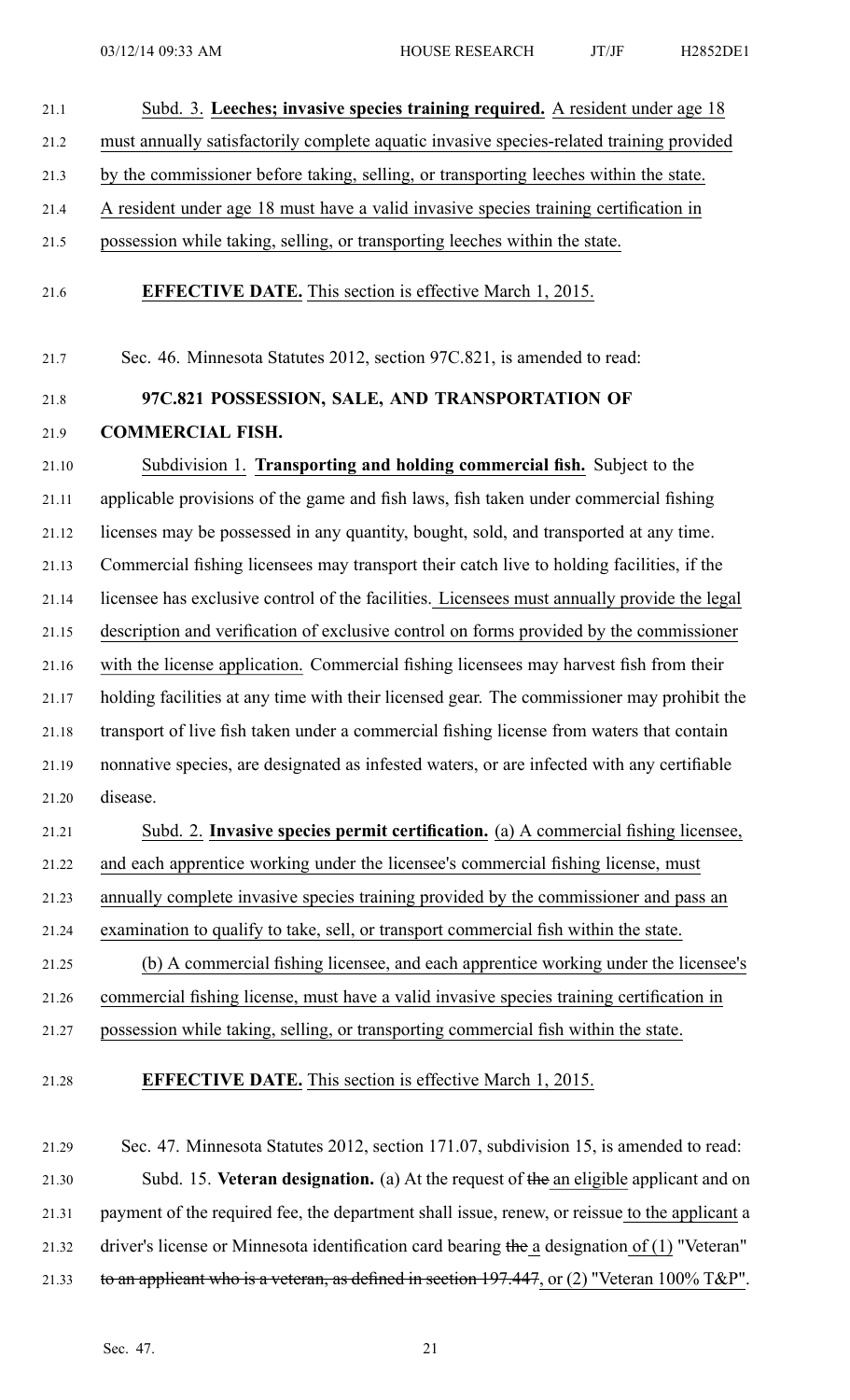| 22.1  | (b) At the time of the initial application for the designation provided under this            |
|-------|-----------------------------------------------------------------------------------------------|
| 22.2  | subdivision, the applicant must:                                                              |
| 22.3  | (1) be a veteran, as defined in section $197.447$ ;                                           |
| 22.4  | (2) have a certified copy of the veteran's discharge papers; and                              |
| 22.5  | (3) if the applicant is seeking the disability designation under paragraph (a), clause        |
| 22.6  | (2), provide satisfactory evidence of a 100 percent total and permanent service-connected     |
| 22.7  | disability as determined by the United States Department of Veterans Affairs.                 |
| 22.8  | (c) The commissioner of public safety is required to issue drivers' licenses and              |
| 22.9  | Minnesota identification cards with the veteran designation only after entering a new         |
| 22.10 | contract or in coordination with producing a new card design with modifications made          |
| 22.11 | as required by law.                                                                           |
|       |                                                                                               |
| 22.12 | <b>EFFECTIVE DATE.</b> This section is effective the day following final enactment,           |
| 22.13 | and applies to applications submitted on or after January 1, 2016.                            |
| 22.14 | Sec. 48. Minnesota Statutes 2012, section 171.07, is amended by adding a subdivision          |
| 22.15 | to read:                                                                                      |
| 22.16 | Subd. 17. Disability designations. (a) At the request of an applicant with                    |
| 22.17 | permanent eligibility for a disability designation and on payment of the required fee, the    |
| 22.18 | department shall issue, renew, or reissue to the applicant a driver's license or Minnesota    |
|       | identification card bearing a physical disability designation that consists of "Disability"   |
| 22.19 |                                                                                               |
| 22.20 | and an indication of one or more the following types:                                         |
| 22.21 | $(1)$ type 1, to an applicant who permanently meets the requirements for a free license       |
| 22.22 | to take fish under section 97A.441, subdivision 1, paragraph (a);                             |
| 22.23 | (2) type 2, to an applicant who meets the requirements for medical evidence under             |
| 22.24 | section 97B.031, subdivision 5, paragraph (c), clause (2), and has a permanent visual         |
| 22.25 | impairment;                                                                                   |
| 22.26 | (3) type 3, to an applicant who meets the requirements for medical evidence under             |
| 22.27 | section 97B.055, subdivision 3, paragraph (b), clause (2);                                    |
| 22.28 | (4) type 4, to an applicant who meets the requirements for medical evidence under             |
| 22.29 | section 97B.106, subdivision 1, paragraph (c), clause (2), and has a permanent disability; or |
| 22.30 | (5) type 5, to an applicant who permanently meets the requirements for disability             |
| 22.31 | under section 97B.111, subdivision 1, paragraph (a), clause (1), item (i).                    |
| 22.32 | <b>EFFECTIVE DATE.</b> This section is effective the day following final enactment, and       |
| 22.33 | applies to applications submitted on or after January 1, 2016, or the date the new driver and |
| 22.34 | vehicle services information technology system is implemented, whichever comes later.         |
|       |                                                                                               |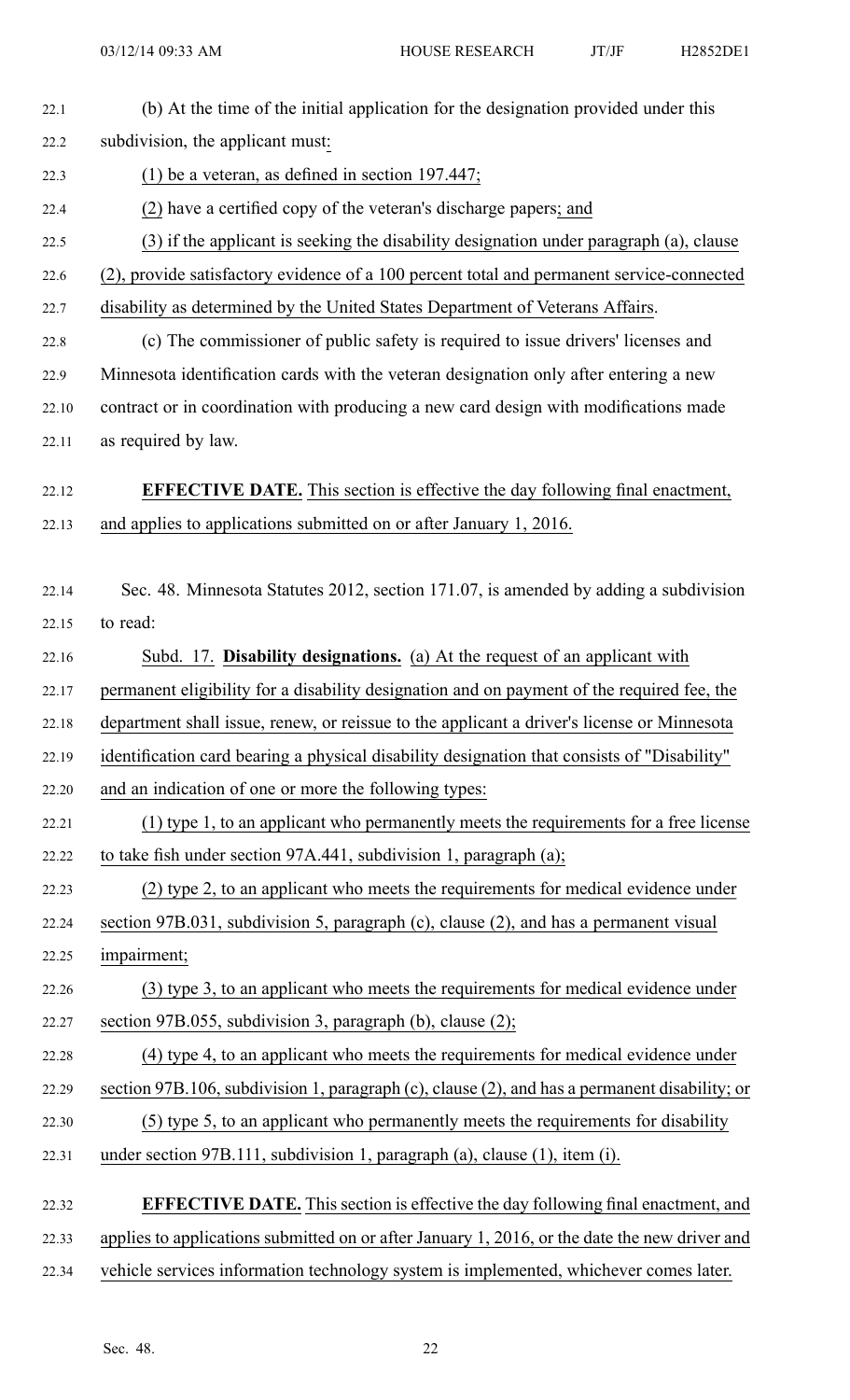| to read:                                  |                                                                                           |                                                                                                                          |                                                                                                                                                                                                                                                                                                                                                                                                                                                                                                                                                                                                                                                                            |                                                                                                                                                                                                                                                                                                                                                                                                                                               |  |
|-------------------------------------------|-------------------------------------------------------------------------------------------|--------------------------------------------------------------------------------------------------------------------------|----------------------------------------------------------------------------------------------------------------------------------------------------------------------------------------------------------------------------------------------------------------------------------------------------------------------------------------------------------------------------------------------------------------------------------------------------------------------------------------------------------------------------------------------------------------------------------------------------------------------------------------------------------------------------|-----------------------------------------------------------------------------------------------------------------------------------------------------------------------------------------------------------------------------------------------------------------------------------------------------------------------------------------------------------------------------------------------------------------------------------------------|--|
|                                           |                                                                                           |                                                                                                                          |                                                                                                                                                                                                                                                                                                                                                                                                                                                                                                                                                                                                                                                                            |                                                                                                                                                                                                                                                                                                                                                                                                                                               |  |
|                                           |                                                                                           | Subd. 18. Multiple designations. An eligible applicant may obtain a driver's license                                     |                                                                                                                                                                                                                                                                                                                                                                                                                                                                                                                                                                                                                                                                            |                                                                                                                                                                                                                                                                                                                                                                                                                                               |  |
|                                           | or Minnesota identification card bearing one or more of the applicable designations under |                                                                                                                          |                                                                                                                                                                                                                                                                                                                                                                                                                                                                                                                                                                                                                                                                            |                                                                                                                                                                                                                                                                                                                                                                                                                                               |  |
|                                           |                                                                                           |                                                                                                                          |                                                                                                                                                                                                                                                                                                                                                                                                                                                                                                                                                                                                                                                                            |                                                                                                                                                                                                                                                                                                                                                                                                                                               |  |
|                                           |                                                                                           |                                                                                                                          |                                                                                                                                                                                                                                                                                                                                                                                                                                                                                                                                                                                                                                                                            |                                                                                                                                                                                                                                                                                                                                                                                                                                               |  |
|                                           |                                                                                           |                                                                                                                          |                                                                                                                                                                                                                                                                                                                                                                                                                                                                                                                                                                                                                                                                            |                                                                                                                                                                                                                                                                                                                                                                                                                                               |  |
|                                           |                                                                                           |                                                                                                                          |                                                                                                                                                                                                                                                                                                                                                                                                                                                                                                                                                                                                                                                                            |                                                                                                                                                                                                                                                                                                                                                                                                                                               |  |
|                                           |                                                                                           |                                                                                                                          |                                                                                                                                                                                                                                                                                                                                                                                                                                                                                                                                                                                                                                                                            |                                                                                                                                                                                                                                                                                                                                                                                                                                               |  |
|                                           |                                                                                           |                                                                                                                          |                                                                                                                                                                                                                                                                                                                                                                                                                                                                                                                                                                                                                                                                            |                                                                                                                                                                                                                                                                                                                                                                                                                                               |  |
|                                           |                                                                                           |                                                                                                                          | 123,000                                                                                                                                                                                                                                                                                                                                                                                                                                                                                                                                                                                                                                                                    | 119,000                                                                                                                                                                                                                                                                                                                                                                                                                                       |  |
|                                           |                                                                                           |                                                                                                                          |                                                                                                                                                                                                                                                                                                                                                                                                                                                                                                                                                                                                                                                                            |                                                                                                                                                                                                                                                                                                                                                                                                                                               |  |
| General                                   | $-0-$                                                                                     | (427,000)                                                                                                                |                                                                                                                                                                                                                                                                                                                                                                                                                                                                                                                                                                                                                                                                            |                                                                                                                                                                                                                                                                                                                                                                                                                                               |  |
| Game and Fish                             | 123,000                                                                                   | 546,000                                                                                                                  |                                                                                                                                                                                                                                                                                                                                                                                                                                                                                                                                                                                                                                                                            |                                                                                                                                                                                                                                                                                                                                                                                                                                               |  |
|                                           |                                                                                           |                                                                                                                          |                                                                                                                                                                                                                                                                                                                                                                                                                                                                                                                                                                                                                                                                            |                                                                                                                                                                                                                                                                                                                                                                                                                                               |  |
| wildlife management.                      |                                                                                           |                                                                                                                          |                                                                                                                                                                                                                                                                                                                                                                                                                                                                                                                                                                                                                                                                            |                                                                                                                                                                                                                                                                                                                                                                                                                                               |  |
|                                           |                                                                                           |                                                                                                                          |                                                                                                                                                                                                                                                                                                                                                                                                                                                                                                                                                                                                                                                                            |                                                                                                                                                                                                                                                                                                                                                                                                                                               |  |
|                                           |                                                                                           |                                                                                                                          |                                                                                                                                                                                                                                                                                                                                                                                                                                                                                                                                                                                                                                                                            |                                                                                                                                                                                                                                                                                                                                                                                                                                               |  |
|                                           |                                                                                           |                                                                                                                          |                                                                                                                                                                                                                                                                                                                                                                                                                                                                                                                                                                                                                                                                            |                                                                                                                                                                                                                                                                                                                                                                                                                                               |  |
|                                           |                                                                                           |                                                                                                                          |                                                                                                                                                                                                                                                                                                                                                                                                                                                                                                                                                                                                                                                                            |                                                                                                                                                                                                                                                                                                                                                                                                                                               |  |
|                                           |                                                                                           |                                                                                                                          |                                                                                                                                                                                                                                                                                                                                                                                                                                                                                                                                                                                                                                                                            |                                                                                                                                                                                                                                                                                                                                                                                                                                               |  |
| from the game and fish fund to implement  |                                                                                           |                                                                                                                          |                                                                                                                                                                                                                                                                                                                                                                                                                                                                                                                                                                                                                                                                            |                                                                                                                                                                                                                                                                                                                                                                                                                                               |  |
|                                           |                                                                                           |                                                                                                                          |                                                                                                                                                                                                                                                                                                                                                                                                                                                                                                                                                                                                                                                                            |                                                                                                                                                                                                                                                                                                                                                                                                                                               |  |
|                                           |                                                                                           |                                                                                                                          |                                                                                                                                                                                                                                                                                                                                                                                                                                                                                                                                                                                                                                                                            |                                                                                                                                                                                                                                                                                                                                                                                                                                               |  |
|                                           |                                                                                           |                                                                                                                          |                                                                                                                                                                                                                                                                                                                                                                                                                                                                                                                                                                                                                                                                            |                                                                                                                                                                                                                                                                                                                                                                                                                                               |  |
|                                           |                                                                                           |                                                                                                                          |                                                                                                                                                                                                                                                                                                                                                                                                                                                                                                                                                                                                                                                                            |                                                                                                                                                                                                                                                                                                                                                                                                                                               |  |
| onetime appropriation.                    |                                                                                           |                                                                                                                          |                                                                                                                                                                                                                                                                                                                                                                                                                                                                                                                                                                                                                                                                            |                                                                                                                                                                                                                                                                                                                                                                                                                                               |  |
|                                           |                                                                                           |                                                                                                                          |                                                                                                                                                                                                                                                                                                                                                                                                                                                                                                                                                                                                                                                                            |                                                                                                                                                                                                                                                                                                                                                                                                                                               |  |
| 297A.94, paragraph (e), \$300,000 in 2009 |                                                                                           |                                                                                                                          |                                                                                                                                                                                                                                                                                                                                                                                                                                                                                                                                                                                                                                                                            |                                                                                                                                                                                                                                                                                                                                                                                                                                               |  |
|                                           |                                                                                           |                                                                                                                          |                                                                                                                                                                                                                                                                                                                                                                                                                                                                                                                                                                                                                                                                            |                                                                                                                                                                                                                                                                                                                                                                                                                                               |  |
|                                           |                                                                                           |                                                                                                                          |                                                                                                                                                                                                                                                                                                                                                                                                                                                                                                                                                                                                                                                                            |                                                                                                                                                                                                                                                                                                                                                                                                                                               |  |
|                                           |                                                                                           |                                                                                                                          |                                                                                                                                                                                                                                                                                                                                                                                                                                                                                                                                                                                                                                                                            |                                                                                                                                                                                                                                                                                                                                                                                                                                               |  |
|                                           |                                                                                           |                                                                                                                          |                                                                                                                                                                                                                                                                                                                                                                                                                                                                                                                                                                                                                                                                            |                                                                                                                                                                                                                                                                                                                                                                                                                                               |  |
|                                           |                                                                                           | subdivisions 15 and 17.<br>Appropriations by Fund<br>$$46,000$ in 2009 is a reduction in the<br>Sports Education Center. | Subd. 7. Fish and Wildlife Management<br>\$329,000 in 2009 is a reduction for fish and<br>appropriation for the Minnesota Shooting<br>\$52,000 in 2009 is a reduction for licensing.<br>\$123,000 in 2008 and \$246,000 in 2009 are<br>fish virus surveillance, prepare infrastructure<br>to handle possible outbreaks, and implement<br>control procedures for highest risk waters<br>and fish production operations. This is a<br>Notwithstanding Minnesota Statutes, section<br>is from the second year appropriation in<br>Laws 2007, chapter 57, article 1, section 4,<br>subdivision 7, from the heritage enhancement<br>account in the game and fish fund to study, | <b>EFFECTIVE DATE.</b> This section is effective the day following final enactment, and<br>applies to applications submitted on or after January 1, 2016, or the date the new driver and<br>vehicle services information technology system is implemented, whichever comes later.<br>Sec. 50. Laws 2008, chapter 363, article 5, section 4, subdivision 7, as amended by<br>Laws 2009, chapter 37, article 1, section 61, is amended to read: |  |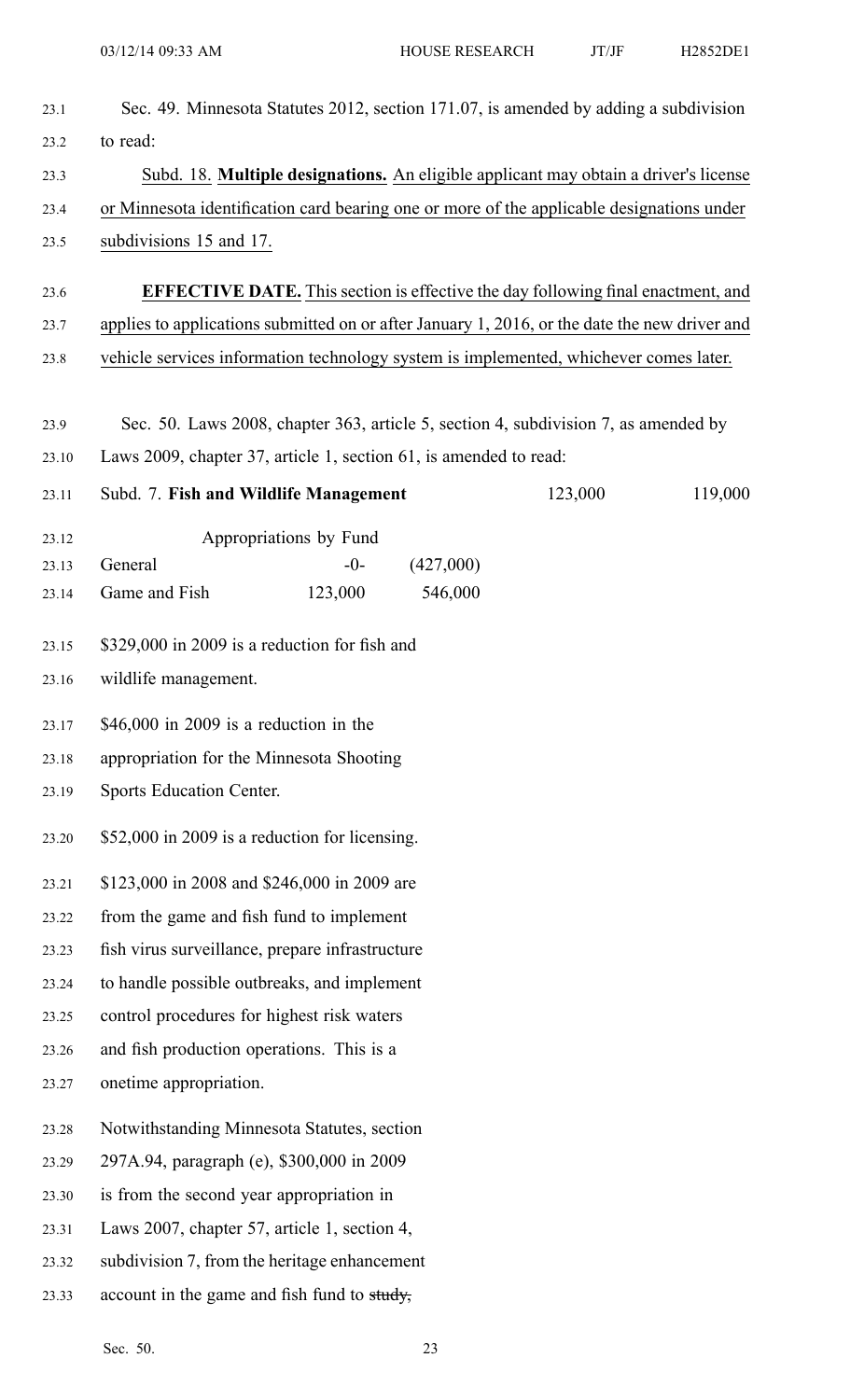- 24.1 complete predesign, and design a of
- 24.2 shooting sports facility in the seven-county
- 24.3 metropolitan area facilities. Funding may
- 24.4 also be used to establish basic hunter
- 24.5 education/firearms safety ranges and archery
- 24.6 ranges on public properties. This is available
- 24.7 onetime only and is available until expended.
- 24.8 \$300,000 in 2009 is appropriated from the
- 24.9 game and fish fund for only activities that
- 24.10 improve, enhance, or protect fish and wildlife
- 24.11 resources. This is <sup>a</sup> onetime appropriation.

## 24.12 Sec. 51. **REFUNDS; LIFETIME LICENSES.**

- 24.13 On or after the effective date of sections 21 to 24, the commissioner of natural
- 24.14 resources may issue refunds for the difference of the price of lifetime licenses purchased
- 24.15 between March 1, 2013, and the effective date of sections 21 to 24.

#### 24.16 Sec. 52. **GRAY PARTRIDGE BAG LIMIT; RULEMAKING.**

- 24.17 (a) The commissioner of natural resources shall amend Minnesota Rules, par<sup>t</sup>
- 24.18 6234.0500, by adding <sup>a</sup> new subpart to read: "A person may not take more than five gray
- 24.19 partridge per day or possess more than ten gray partridge at <sup>a</sup> time."
- 24.20 (b) The commissioner may use the good cause exemption under Minnesota Statutes,
- 24.21 section 14.388, subdivision 1, clause (3), to adopt rules under this section, and Minnesota
- 24.22 Statutes, section 14.386, does not apply excep<sup>t</sup> as provided in Minnesota Statutes, section
- 24.23 14.388.

## 24.24 Sec. 53. **RULEMAKING; SNOWMOBILE OPERATION DURING FIREARMS**

- 24.25 **DEER SEASON.**
- 24.26 (a) The commissioner of natural resources shall amend Minnesota Rules, par<sup>t</sup>
- 24.27 6232.0300, subpart 7, item C, by deleting "Legal use of snowmobiles during the open deer
- 24.28 season is governed by par<sup>t</sup> 6100.5100."
- 24.29 (b) The commissioner may use the good cause exemption under Minnesota Statutes,
- 24.30 section 14.388, subdivision 1, clause (3), to adopt rules under this section, and Minnesota
- 24.31 Statutes, section 14.386, does not apply excep<sup>t</sup> as provided under Minnesota Statutes,
- 24.32 section 14.388.